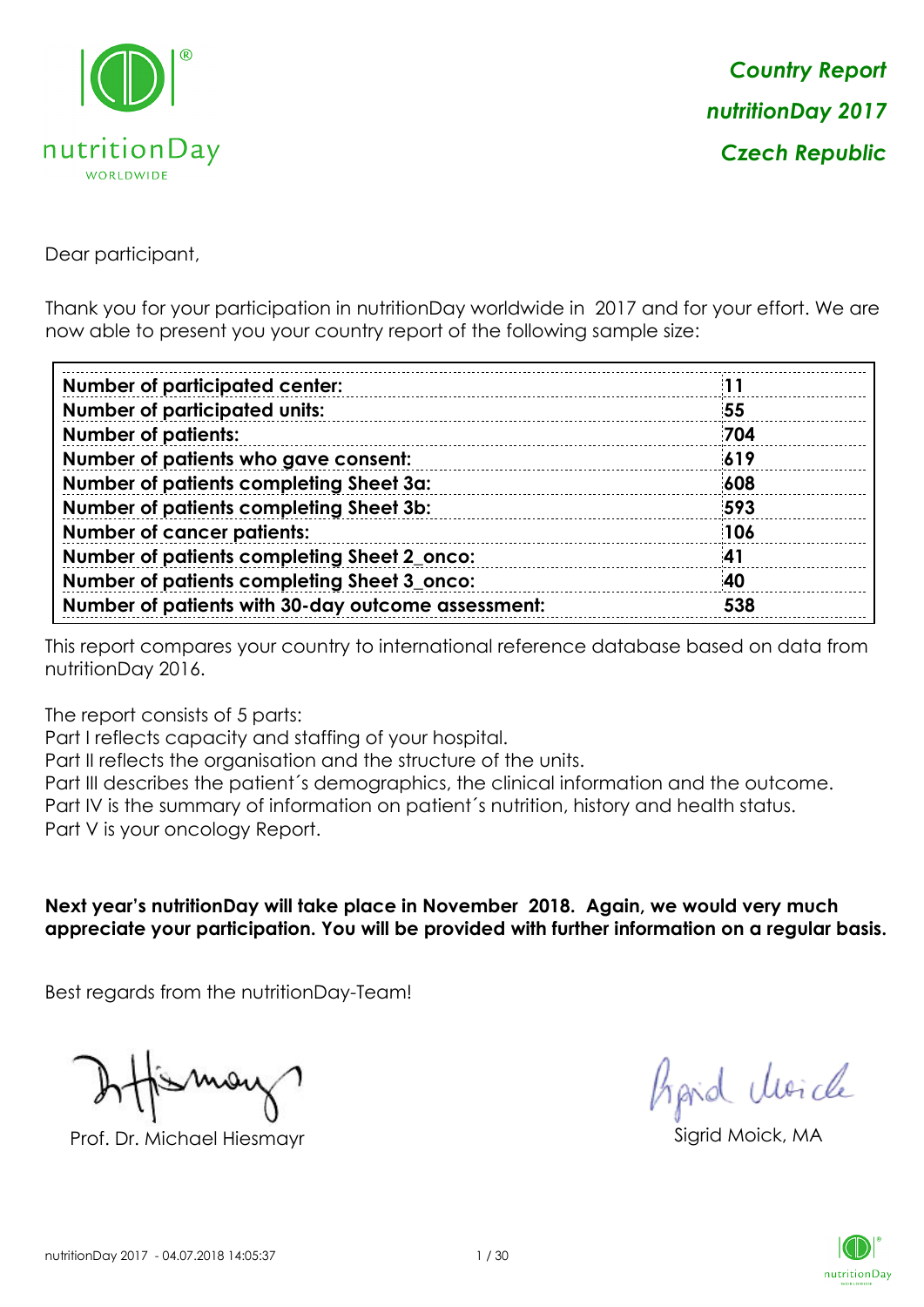## *I. Hospital capacity and staffing ("Hospital sheet")*

|                                                                                    | <b>YOUR RESULTS</b> | <b>REFERENCE RESULTS</b> |
|------------------------------------------------------------------------------------|---------------------|--------------------------|
| 1. Total number of beds in hospital                                                | 1063 [797-1552]     | 290 [162-548]            |
|                                                                                    |                     |                          |
| 2. Total number of admissions in the hospital last year 34884 [26809-55746]        |                     | 16544 [7529-35485]       |
|                                                                                    |                     |                          |
| 3. Total number of staff in the hospital                                           |                     |                          |
| <b>Total medical doctors</b>                                                       | 444 [336-776]       | 161 [64-352]             |
| <b>Medical specialists</b>                                                         | 293 [185-529]       | 108 [42-202]             |
| Medical non-specialists                                                            | 151 [117-259]       | 33 [11-78]               |
| <b>Nurses</b>                                                                      | 866 [585-1826]      | 347 [123-753]            |
| <b>Dieticians</b>                                                                  | $1$ [0-5]           | $4[2-8]$                 |
| Nutritionists                                                                      | $10$ [7-15]         | $1[0-4]$                 |
| Pharmacists                                                                        | 24 [24-45]          | 6 [3-17]                 |
| Kitchen staff                                                                      | 40 [39-50]          | 29 [13-53]               |
|                                                                                    |                     |                          |
| <b>Full time equivalent</b>                                                        |                     |                          |
| <b>Total medical doctors</b>                                                       | 334 [279-367]       | 119 [53-333]             |
| <b>Medical specialists</b>                                                         | 223 [131-407]       | 88 [43-204]              |
| Medical non-specialists                                                            | 144 [114-256]       | 31 [10-79]               |
| <b>Nurses</b>                                                                      | 648 [439-790]       | 309 [119-725]            |
| <b>Dieticians</b>                                                                  | $3[1-8]$            | $4[2-7]$                 |
| Nutritionists                                                                      | $9[5-17]$           | $1[0-3]$                 |
| Pharmacists                                                                        | 24 [19-29]          | $5[3-15]$                |
| Kitchen staff                                                                      | 41 [34-43]          | 22 [13-46]               |
|                                                                                    |                     |                          |
| 4. Does the hospital have a nutrition care strategy?                               | 6 (85.7%) Yes       | 203 (77.5%) Yes          |
|                                                                                    |                     |                          |
| 5. Which nutrition-related standards or routine activities exist in your hospital? |                     |                          |
| Nutrition training is available                                                    | 5 (71.4%) Yes       | 170 (64.9%) Yes          |
| Nutrition steering committee is available                                          | 5 (71.4%) Yes       | 151 (57.6%) Yes          |
| Quality indicators are recorded and reported to national<br>or regional level      | 4 (57.1%) Yes       | 105 (40.1%) Yes          |
| Quality indicators are used for internal benchmarking                              | 6 (85.7%) Yes       | 134 (51.1%) Yes          |
| Patient feedback about food and food service is collected<br>using a questionnaire | 5 (71.4%) Yes       | 184 (70.2%) Yes          |
| None                                                                               | 1 (14.3%) Yes       | 17 (6.5%) Yes            |
| No answer given                                                                    |                     |                          |

#### **6. Which codes are available /routinely used in your hospital for billing and reimbursement purposes?**

| Codes available            |               |                 |
|----------------------------|---------------|-----------------|
| <b>Nutrition Support</b>   | 6 (85.7%) Yes | 121 (46.2%) Yes |
| Oral nutrition supplements | 6 (85.7%) Yes | 99 (37.8%) Yes  |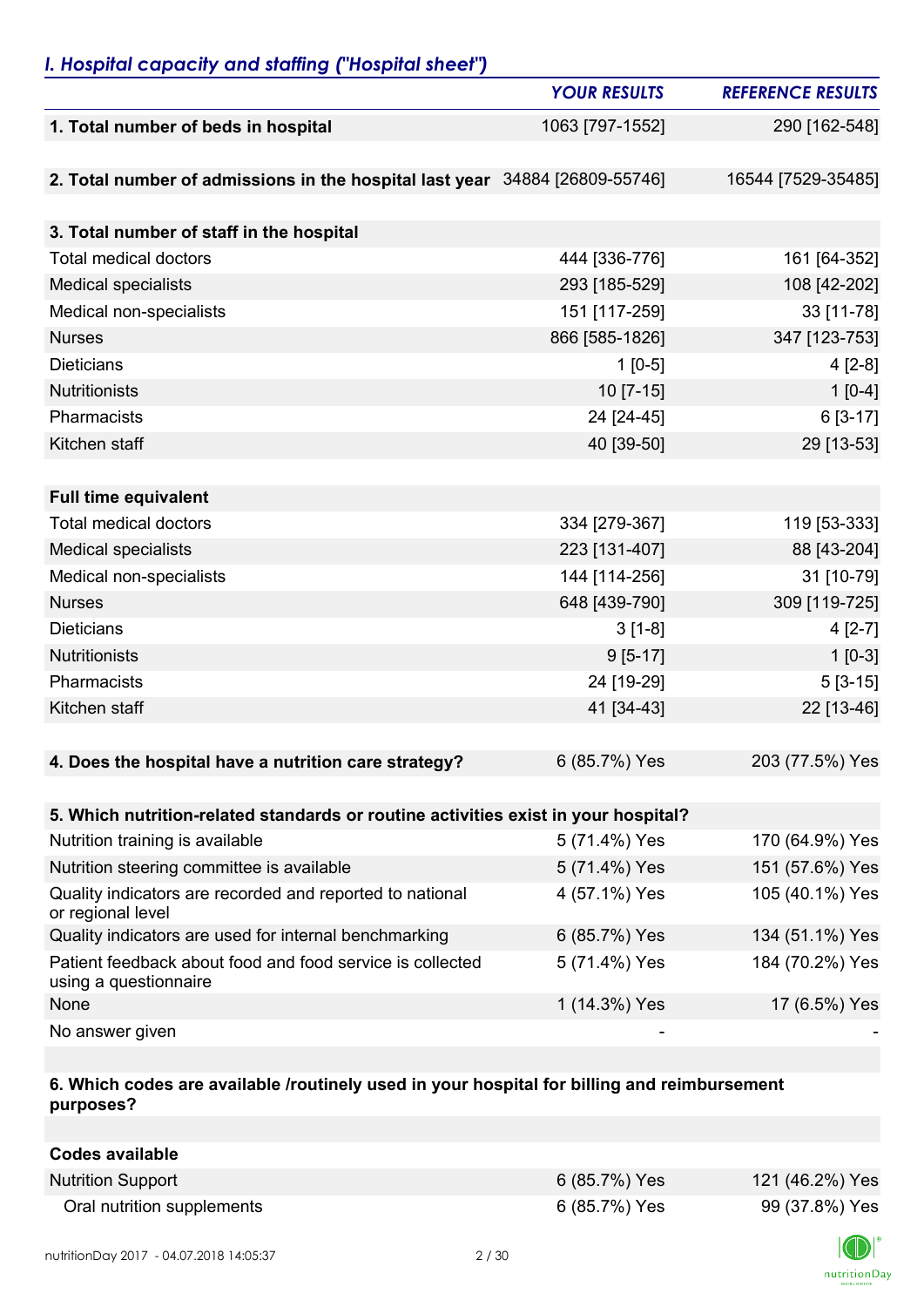| Parenteral nutrition                                      | 6 (85.7%) Yes | 139 (53.1%) Yes |
|-----------------------------------------------------------|---------------|-----------------|
| <b>Enteral nutrition</b>                                  | 6 (85.7%) Yes | 119 (45.4%) Yes |
| Dietary counseling                                        | 5 (71.4%) Yes | 86 (32.8%) Yes  |
| Specific dietary interventions                            | 4 (57.1%) Yes | 70 (26.7%) Yes  |
| Screening for malnutrition                                | 3 (42.9%) Yes | 61 (23.3%) Yes  |
| <b>Risk of malnutrition</b>                               | 3 (42.9%) Yes | 63 (24.0%) Yes  |
| Malnutrition (in general)                                 | 4 (57.1%) Yes | 118 (45.0%) Yes |
| Severity of malnutrition (i.e. mild, moderate, severe)    | 2 (28.6%) Yes | 114 (43.5%) Yes |
| No information available from billing/finance/controlling |               | 39 (14.9%) Yes  |
| No answer given                                           |               | 21 (8.0%)       |
|                                                           |               |                 |
| <b>Codes routinely used</b>                               |               |                 |
| <b>Nutrition Support</b>                                  | 5 (71.4%) Yes | 100 (38.2%) Yes |
| Oral nutrition supplements                                | 5 (71.4%) Yes | 82 (31.3%) Yes  |
| Parenteral nutrition                                      | 7 (100%) Yes  | 123 (46.9%) Yes |
| <b>Enteral nutrition</b>                                  | 7 (100%) Yes  | 103 (39.3%) Yes |
| Dietary counseling                                        | 6 (85.7%) Yes | 68 (26.0%) Yes  |
| Specific dietary interventions                            | 5 (71.4%) Yes | 59 (22.5%) Yes  |
| Screening for malnutrition                                | 4 (57.1%) Yes | 48 (18.3%) Yes  |
| <b>Risk of malnutrition</b>                               | 4 (57.1%) Yes | 44 (16.8%) Yes  |
| Malnutrition (in general)                                 | 4 (57.1%) Yes | 98 (37.4%) Yes  |
| Severity of malnutrition (i.e. mild, moderate, severe)    | 2 (28.6%) Yes | 98 (37.4%) Yes  |
| No information available from billing/finance/controlling |               | 46 (17.6%) Yes  |
| No answer given                                           |               | 31(1.5%)        |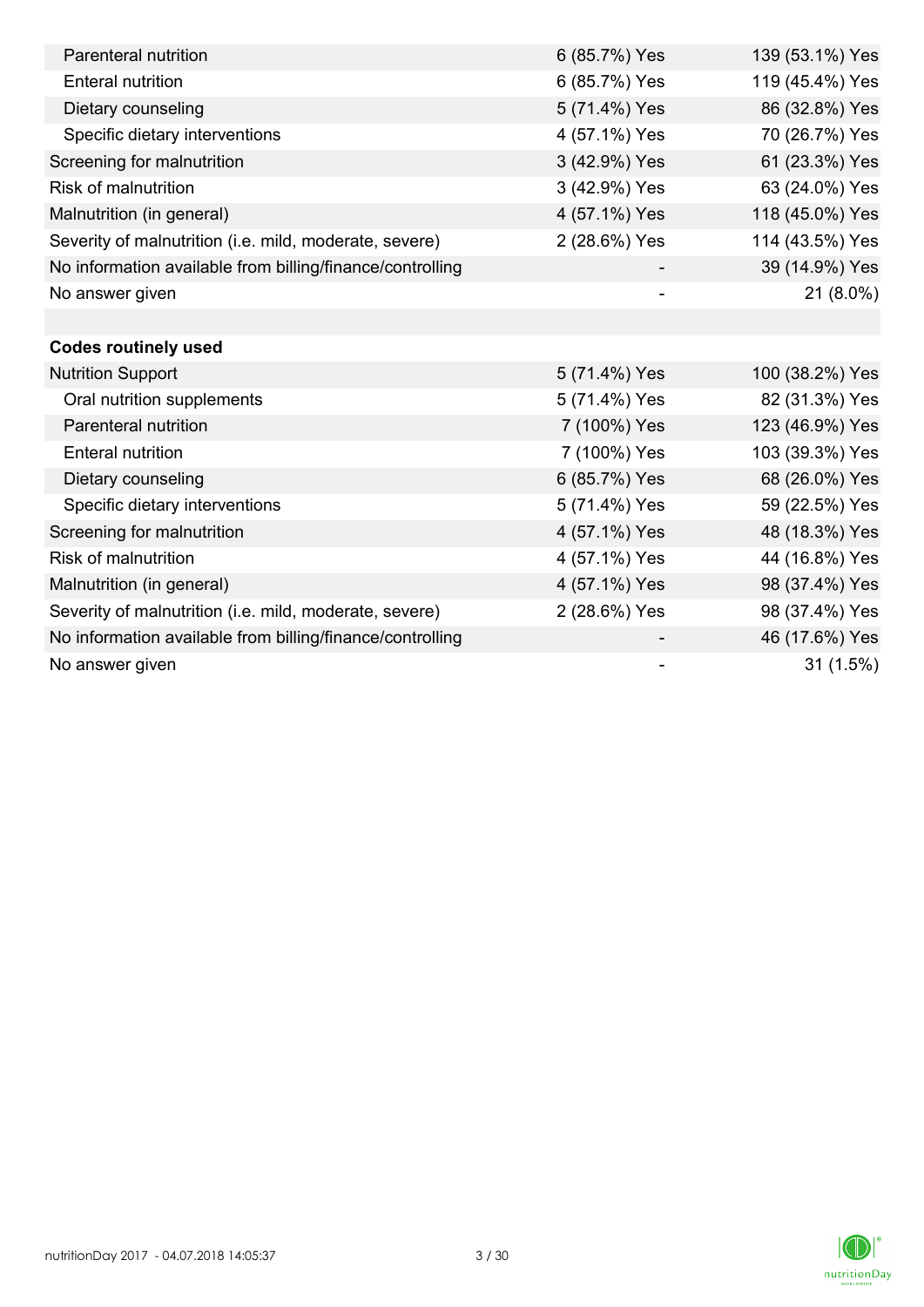# *II. Unit organisation and structures ("Sheet 1a/1b")*

|                                                                       | <b>YOUR RESULTS</b> | <b>REFERENCE RESULTS</b> |
|-----------------------------------------------------------------------|---------------------|--------------------------|
|                                                                       |                     |                          |
| Internal Medicine / General                                           | $9(16.4\%)$         | 20.2%                    |
| Internal Medicine / Cardiology                                        | $3(5.5\%)$          | 5.5%                     |
| Internal Medicine / Gastroenterology & hepatology                     | $6(10.9\%)$         | 6.5%                     |
| Internal Medicine / Geriatrics                                        | $1(1.8\%)$          | 8.2%                     |
| Internal Medicine / Infectious diseases                               |                     | 1.1%                     |
| Internal Medicine / Nephrology                                        | $1(1.8\%)$          | 1.1%                     |
| Internal Medicine / Oncology (incl. radiotherapy)                     | $3(5.5\%)$          | 7.6%                     |
| Interdisciplinary                                                     |                     | 4.4%                     |
| Long term care                                                        |                     | 2.1%                     |
| Neurology                                                             | $5(9.1\%)$          | 2.9%                     |
| Surgery / General                                                     | $6(10.9\%)$         | 17.3%                    |
| Surgery/ Cardiac/Vascular/Thoracic                                    | $1(1.8\%)$          | 1.5%                     |
| Surgery / Neurosurgery                                                | $1(1.8\%)$          | 1.1%                     |
| Surgery / Orthopedic                                                  | $1(1.8\%)$          | 4.2%                     |
| Trauma                                                                |                     | 1.5%                     |
| Ear Nose Throat (ENT)                                                 | $2(3.6\%)$          | 1.5%                     |
| Gynecology / Obstetrics                                               | $2(3.6\%)$          | 2.1%                     |
| Pediatrics                                                            |                     | 0.0%                     |
| Psychiatry                                                            |                     | 0.6%                     |
| <b>Others</b>                                                         | 14 (25.5%)          | 10.7%                    |
|                                                                       | 15 [11-22]          |                          |
| 2. Number of registered inpatients at noon                            |                     | 25 [18-34]               |
| 3. Total bed capacity of the unit                                     | 19 [15-28]          | 31 [25-44]               |
|                                                                       |                     |                          |
| 4. Number of each type of staff in the unit for TODAY's morning shift |                     |                          |
|                                                                       |                     |                          |
| <b>Fully trained</b>                                                  |                     |                          |
| <b>Medical doctors</b>                                                | $3[3-5]$            | $4[2-8]$                 |
| <b>Nurses</b>                                                         | $3[3-4]$            | $5[4-8]$                 |
| Nursing aides                                                         | $2[1-2]$            | $2[1-4]$                 |
| <b>Dieticians</b>                                                     | $0 [0-1]$           | $1 [0-1]$                |
| <b>Nutritionists</b>                                                  | $1[1-1]$            | $0 [0-1]$                |
| Administrative staff                                                  | $0 [0-1]$           | $1[0-2]$                 |
| Other staff involved in patient care                                  | $0 [0-1]$           | $1[0-3]$                 |
|                                                                       |                     |                          |
| In training                                                           |                     |                          |
| <b>Medical doctors</b>                                                | $1[0-2]$            | $1$ [0-3]                |
| Medical students                                                      | $1[0-8]$            | $0 [0-2]$                |

Nurses 0 [0-1] 1 [0-3]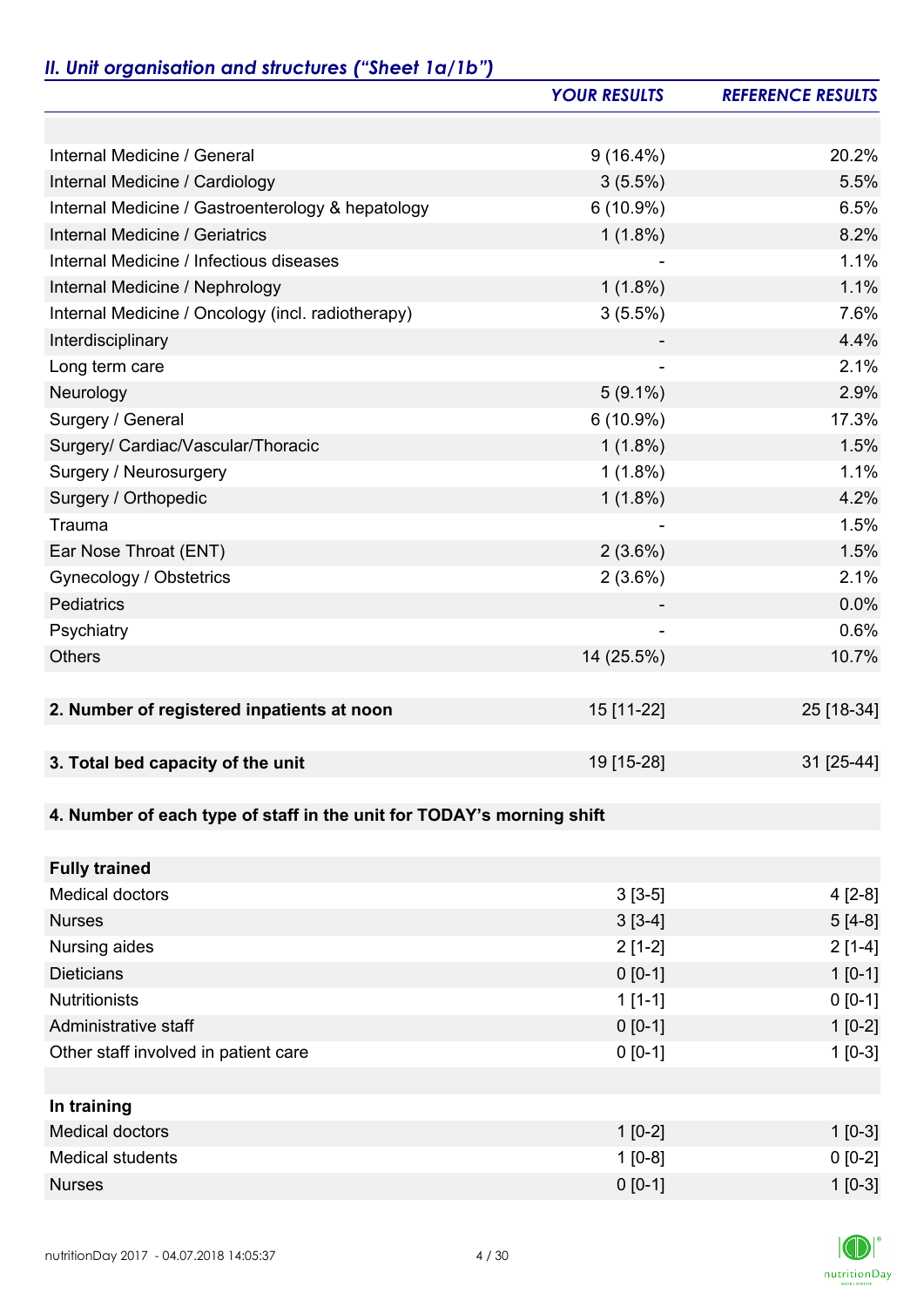| Nursing aides                                                                                       | $0 [0-0]$                      | $0[0-0]$                       |
|-----------------------------------------------------------------------------------------------------|--------------------------------|--------------------------------|
| <b>Dieticians</b>                                                                                   | $0 [0-0]$                      | $0 [0-0]$                      |
| <b>Nutritionists</b>                                                                                | $0 [0-0]$                      | $0[0-0]$                       |
| Other staff involved in patient care                                                                | $0 [0-0]$                      | $0 [0-0]$                      |
|                                                                                                     |                                |                                |
| 5. Is there a nutrition support team in your hospital<br>available?                                 | 45 (97.8%) Yes                 | 337 (74.2%) Yes                |
| 6. Does the unit have a nutrition care strategy?                                                    | 42 (91.3%) Yes                 | 330 (72.7%) Yes                |
|                                                                                                     |                                |                                |
| 7. Is there a person in your unit responsible for<br>nutrition care?                                | 37 (80.4%) Yes                 | 331 (72.9%) Yes                |
| 8. Is there a dietician, nutritionist or dietetic assistant<br>available for your unit?             | 46 (100%) Yes                  | 410 (90.3%) Yes                |
|                                                                                                     |                                |                                |
| 9. Is specific staff responsible for providing feeding<br>assistance to patients during meal times? | 39 (84.8%) Yes                 | 282 (62.1%) Yes                |
|                                                                                                     |                                |                                |
| 10. How do you MAINLY screen/monitor patients for<br>malnutrition?                                  |                                |                                |
|                                                                                                     |                                |                                |
| At admission                                                                                        |                                |                                |
| No routine screening<br>No fixed criteria                                                           | 1 (1.8%) Yes                   | 46 (9.7%) Yes                  |
| Experience / visual assessment only                                                                 | 1 (1.8%) Yes                   | 10 (2.1%) Yes<br>43 (9.1%) Yes |
|                                                                                                     |                                | 66 (13.9%) Yes                 |
| Weighing / BMI only<br>Nutritional Risk Screening (NRS) 2002                                        | 5 (9.1%) Yes<br>19 (34.5%) Yes | 136 (28.6%) Yes                |
| Malnutrition Universal Screening Tool (MUST)                                                        | 18 (32.7%) Yes                 | 29 (6.1%) Yes                  |
| Malnutrition Screening tool (MST)                                                                   |                                | 42 (8.8%) Yes                  |
| <b>SNAQ</b>                                                                                         |                                | 2 (0.42%) Yes                  |
| Other formal tool                                                                                   | 2 (3.6%) Yes                   | 77 (16.2%) Yes                 |
| I do not know                                                                                       |                                | 3 (0.63%) Yes                  |
| Missing                                                                                             | $9(16.4\%)$                    | $21(4.4\%)$                    |
|                                                                                                     |                                |                                |
| <b>During hospital stay</b>                                                                         |                                |                                |
| No routine monitoring                                                                               | 1 (1.8%) Yes                   | 44 (9.3%) Yes                  |
| No fixed criteria                                                                                   | 2 (3.6%) Yes                   | 44 (9.3%) Yes                  |
| Experience / visual assessment only                                                                 | 8 (14.5%) Yes                  | 90 (18.9%) Yes                 |
| Weighing / BMI only                                                                                 | 16 (29.1%) Yes                 | 136 (28.6%) Yes                |
| Other formal tool                                                                                   | 19 (34.5%) Yes                 | 130 (27.4%) Yes                |
| I do not know                                                                                       |                                | 10 (2.1%) Yes                  |
| Missing                                                                                             | $9(16.4\%)$                    | $21(4.4\%)$                    |
|                                                                                                     |                                |                                |
| 11a. Do you routinely use guidelines or standards for<br>nutrition care?                            | 44 (97.8%) Yes                 | 354 (78.8%) Yes                |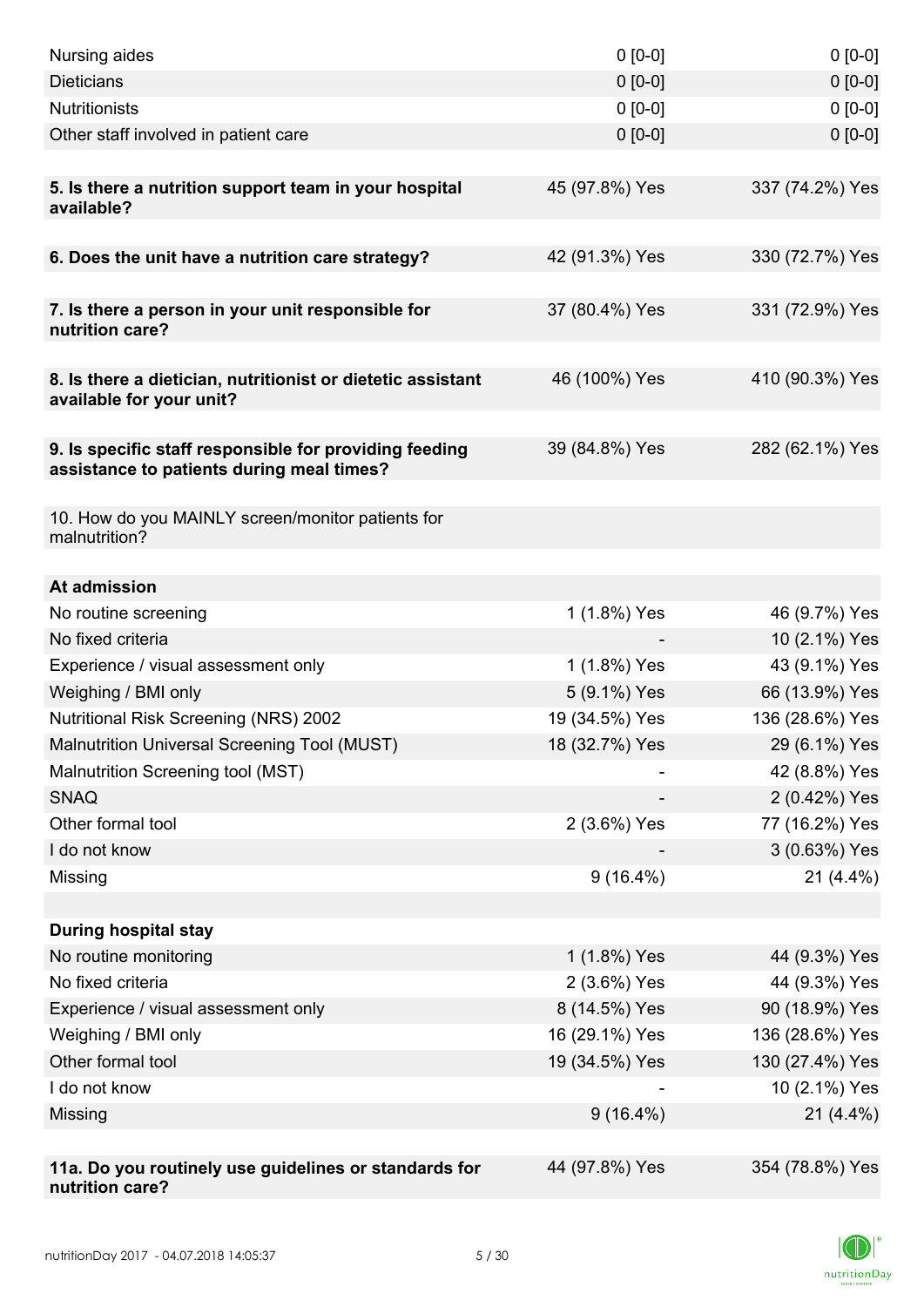| 11b. If yes, which one is mainly used?                            |                |                 |
|-------------------------------------------------------------------|----------------|-----------------|
| International guidelines                                          | 8 (18.2%) Yes  | 91 (25.7%) Yes  |
| National guidelines                                               | 1 (2.3%) Yes   | 56 (15.8%) Yes  |
| Standards on hospital level                                       | 30 (68.2%) Yes | 119 (33.6%) Yes |
| Standards on unit level                                           | 1 (2.3%) Yes   | 24 (6.8%) Yes   |
| Individual patient nutrition care plans                           | 2 (4.5%) Yes   | 57 (16.1%) Yes  |
| Other                                                             |                | 4 (1.1%) Yes    |
| Missing                                                           | 2(4.5%)        | 3(0.85%)        |
|                                                                   |                |                 |
| 12. What is routinely done in your unit for given patient groups? |                |                 |
|                                                                   |                |                 |
| At risk                                                           |                |                 |
| Watchful waiting                                                  | 7 (12.7%) Yes  | 142 (29.9%) Yes |
| Discuss nutrition care activities during ward rounds              | 18 (32.7%) Yes | 199 (41.9%) Yes |
| Develop an individual nutrition care plan                         | 39 (70.9%) Yes | 251 (52.8%) Yes |
| Initiate treatment / nutrition intervention                       | 37 (67.3%) Yes | 286 (60.2%) Yes |
| Consult a nutrition expert (dietician, nutritionist, etc.)        | 33 (60.0%) Yes | 292 (61.5%) Yes |
| Consult a medical professional                                    | 24 (43.6%) Yes | 178 (37.5%) Yes |
| Calculate energy requirements                                     | 33 (60.0%) Yes | 240 (50.5%) Yes |
| Calculate protein requirements                                    | 36 (65.5%) Yes | 234 (49.3%) Yes |
|                                                                   |                |                 |
| <b>Malnourished</b>                                               |                |                 |
| Watchful waiting                                                  | 1 (1.8%) Yes   | 101 (21.3%) Yes |
| Discuss nutrition care activities during ward rounds              | 15 (27.3%) Yes | 218 (45.9%) Yes |
| Develop an individual nutrition care plan                         | 20 (36.4%) Yes | 267 (56.2%) Yes |
| Initiate treatment / nutrition intervention                       | 22 (40.0%) Yes | 316 (66.5%) Yes |
| Consult a nutrition expert (dietician, nutritionist, etc.)        | 18 (32.7%) Yes | 294 (61.9%) Yes |
| Consult a medical professional                                    | 25 (45.5%) Yes | 192 (40.4%) Yes |
| Calculate energy requirements                                     | 22 (40.0%) Yes | 270 (56.8%) Yes |
| Calculate protein requirements                                    | 22 (40.0%) Yes | 266 (56.0%) Yes |
|                                                                   |                |                 |
| <b>Every patient</b>                                              |                |                 |
| Watchful waiting                                                  | 42 (76.4%) Yes | 204 (42.9%) Yes |
| Discuss nutrition care activities during ward rounds              | 17 (30.9%) Yes | 131 (27.6%) Yes |
| Develop an individual nutrition care plan                         | 5 (9.1%) Yes   | 79 (16.6%) Yes  |
| Initiate treatment / nutrition intervention                       | 1 (1.8%) Yes   | 61 (12.8%) Yes  |
| Consult a nutrition expert (dietician, nutritionist, etc.)        | 7 (12.7%) Yes  | 77 (16.2%) Yes  |
| Consult a medical professional                                    | 4 (7.3%) Yes   | 105 (22.1%) Yes |
| Calculate energy requirements                                     | 1 (1.8%) Yes   | 56 (11.8%) Yes  |
| Calculate protein requirements                                    | 2 (3.6%) Yes   | 50 (10.5%) Yes  |
|                                                                   |                |                 |
| <b>Never</b>                                                      |                |                 |
| Watchful waiting                                                  |                | 35 (7.4%) Yes   |
| Discuss nutrition care activities during ward rounds              | 2 (3.6%) Yes   | 38 (8.0%) Yes   |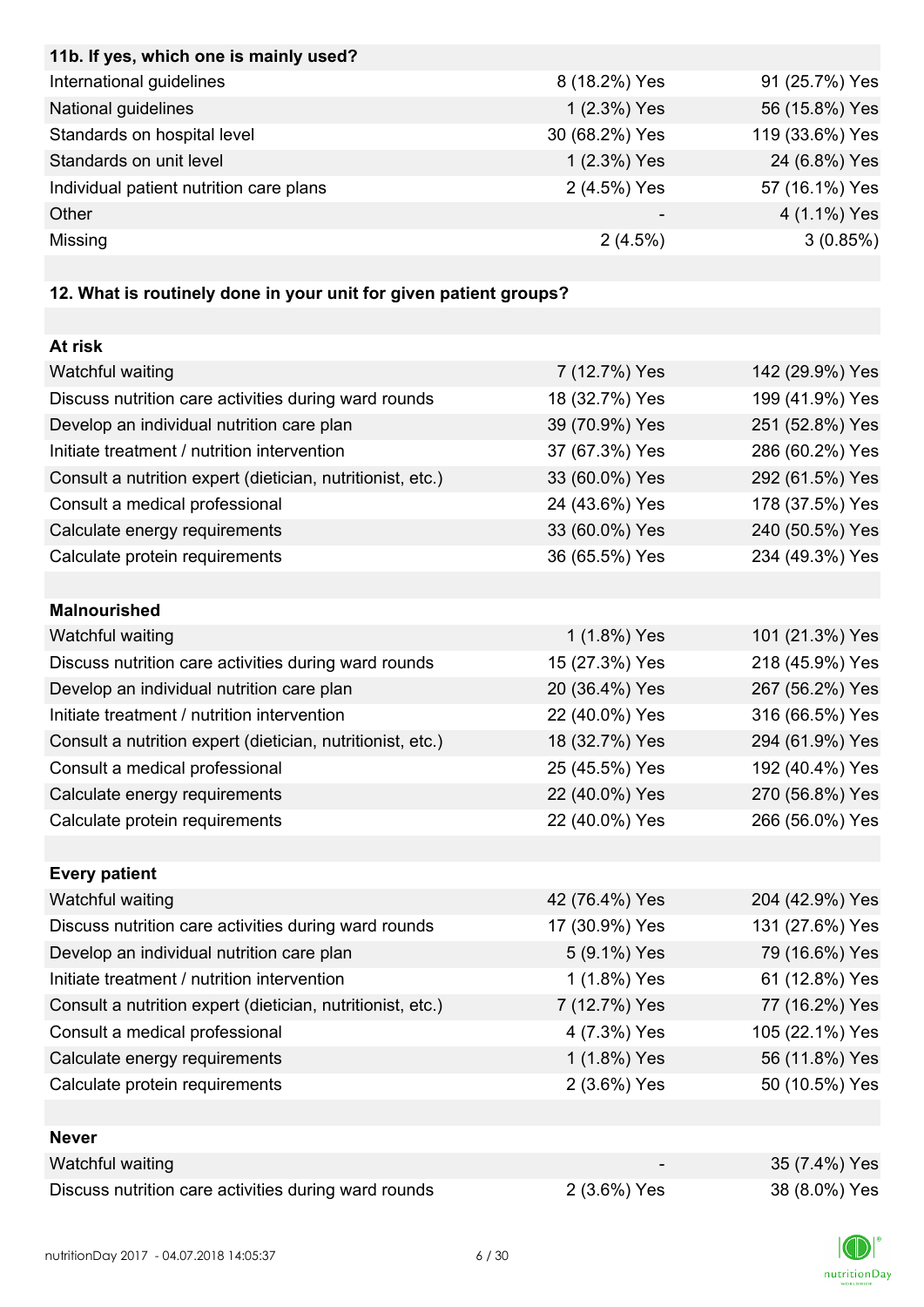| Develop an individual nutrition care plan                          | 1 (1.8%) Yes             | 32 (6.7%) Yes   |
|--------------------------------------------------------------------|--------------------------|-----------------|
| Initiate treatment / nutrition intervention                        | 1 (1.8%) Yes             | 6 (1.3%) Yes    |
| Consult a nutrition expert (dietician, nutritionist, etc.)         | 1 (1.8%) Yes             | 8 (1.7%) Yes    |
| Consult a medical professional                                     | 2 (3.6%) Yes             | 49 (10.3%) Yes  |
| Calculate energy requirements                                      | 2 (3.6%) Yes             | 51 (10.7%) Yes  |
| Calculate protein requirements                                     | 1 (1.8%) Yes             | 55 (11.6%) Yes  |
|                                                                    |                          |                 |
| I do not know                                                      |                          |                 |
| Watchful waiting                                                   |                          | 22 (4.6%) Yes   |
| Discuss nutrition care activities during ward rounds               | $\overline{\phantom{0}}$ | 11 (2.3%) Yes   |
| Develop an individual nutrition care plan                          |                          | 5 (1.1%) Yes    |
| Initiate treatment / nutrition intervention                        | $\overline{\phantom{a}}$ | 5 (1.1%) Yes    |
| Consult a nutrition expert (dietician, nutritionist, etc.)         | 1 (1.8%) Yes             | 4 (0.84%) Yes   |
| Consult a medical professional                                     | 1 (1.8%) Yes             | 19 (4.0%) Yes   |
| Calculate energy requirements                                      | 2 (3.6%) Yes             | 12 (2.5%) Yes   |
| Calculate protein requirements                                     | 1 (1.8%) Yes             | 14 (2.9%) Yes   |
|                                                                    |                          |                 |
| 13. When do you routinely weigh your patients?                     |                          |                 |
| at admission                                                       | 40 (72.7%) Yes           | 300 (63.2%) Yes |
| Within 24 hours                                                    | 2 (3.6%) Yes             | 70 (14.7%) Yes  |
| Within 48 hours                                                    | 2 (3.6%) Yes             | 20 (4.2%) Yes   |
| Within 72 hours                                                    |                          | 14 (2.9%) Yes   |
| Every week                                                         | 31 (56.4%) Yes           | 164 (34.5%) Yes |
| Occasionally                                                       | 4 (7.3%) Yes             | 60 (12.6%) Yes  |
| When requested                                                     | 23 (41.8%) Yes           | 212 (44.6%) Yes |
| At discharge                                                       |                          | 22 (4.6%) Yes   |
| Never                                                              |                          | 8 (1.7%) Yes    |
| I do not know                                                      |                          | 1 (0.21%) Yes   |
| No answer given                                                    | $1(2.9\%)$               | 23 (4.8%)       |
|                                                                    |                          |                 |
| 14. What do you do to support adequate food intake of patients?    |                          |                 |
| Offer additional meals or in between snacks                        | 33 (60.0%) Yes           | 350 (73.7%) Yes |
| Offer meal choices                                                 | 37 (67.3%) Yes           | 348 (73.3%) Yes |
| Offer different portion sizes                                      | 31 (56.4%) Yes           | 292 (61.5%) Yes |
| Consider food presentation                                         | 4 (7.3%) Yes             | 198 (41.7%) Yes |
| Change food texture/consistency as needed                          | 43 (78.2%) Yes           | 389 (81.9%) Yes |
| Consider patient problems with eating and drinking                 | 43 (78.2%) Yes           | 385 (81.1%) Yes |
| Ensure that mealtimes are undisturbed/protected<br>mealtime policy | 30 (54.5%) Yes           | 58 (12.2%) Yes  |
| Promote positive eating environment                                | 36 (65.5%) Yes           | 92 (19.4%) Yes  |
| Consider cultural/religious preferences                            | 39 (70.9%) Yes           | 200 (42.1%) Yes |
| Consider patient allergies / intolerances                          | 45 (81.8%) Yes           | 228 (48.0%) Yes |
| Other                                                              | 1 (1.8%) Yes             | 29 (6.1%) Yes   |
| I do not know                                                      |                          | 6 (1.3%) Yes    |
| No answer given                                                    | $9(16.4\%)$              | $21(4.4\%)$     |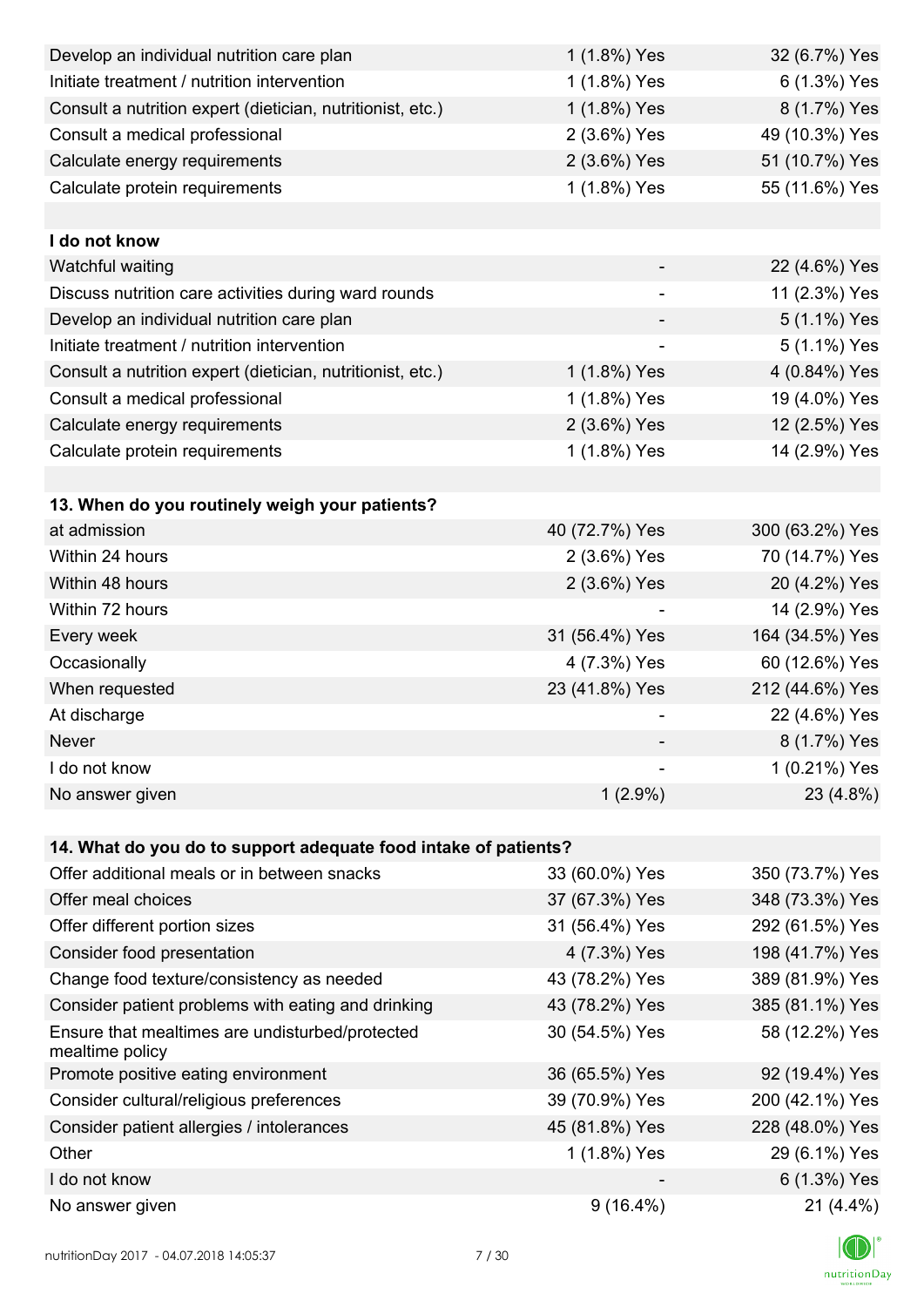| 15. Which nutrition-related standards or routine activities exist in your unit?    |                |                 |
|------------------------------------------------------------------------------------|----------------|-----------------|
| Nutrition training is available                                                    | 28 (50.9%) Yes | 267 (56.2%) Yes |
| Reporting of nutrition related information to hospital<br>managers                 | 18 (32.7%) Yes | 211 (44.4%) Yes |
| Quality indicators are recorded and reported to national<br>or regional level      | 13 (23.6%) Yes | 131 (27.6%) Yes |
| Quality indicators are used for internal benchmarking                              | 36 (65.5%) Yes | 175 (36.8%) Yes |
| Patient feedback about food and food service is collected<br>using a questionnaire | 33 (60.0%) Yes | 302 (63.6%) Yes |
| None                                                                               | -              | 21 (4.4%) Yes   |
| I do not know                                                                      | 1 (1.8%) Yes   | 13 (2.7%) Yes   |
| No answer given                                                                    | $9(16.4\%)$    | 37 (7.8%)       |
|                                                                                    |                |                 |
| 16. At admission what is asked and documented?                                     |                |                 |
| Change in weight                                                                   | 45 (81.8%) Yes | 373 (78.5%) Yes |
| Eating habits/difficulties                                                         | 44 (80.0%) Yes | 349 (73.5%) Yes |
| Nutrition before admission                                                         | 36 (65.5%) Yes | 271 (57.1%) Yes |
| None                                                                               |                | 9 (1.9%) Yes    |
| I do not know                                                                      |                | 5 (1.1%) Yes    |
| No answer given                                                                    | $9(16.4\%)$    | 39 (8.2%)       |
|                                                                                    |                |                 |

### **17. On what forms is there a specific part about eating, nutrition or malnutrition?**

| a. Patient Record has a section for                                                  |                |                 |
|--------------------------------------------------------------------------------------|----------------|-----------------|
| indicating if the patient is malnourished or at risk of<br>malnutrition              | 37 (67.3%) Yes | 335 (70.5%) Yes |
| nutrition treatment                                                                  | 31 (56.4%) Yes | 280 (58.9%) Yes |
| None                                                                                 | 1 (1.8%) Yes   | 30 (6.3%) Yes   |
| I do not know                                                                        | 1 (1.8%) Yes   | 4 (0.84%) Yes   |
|                                                                                      |                |                 |
| b. Discharge Letter                                                                  |                |                 |
| summarizes nutrition treatment received during stay                                  | 29 (52.7%) Yes | 171 (36.0%) Yes |
| makes future nutrition-related recommendations                                       | 37 (67.3%) Yes | 269 (56.6%) Yes |
| None                                                                                 | 3 (5.5%) Yes   | 56 (11.8%) Yes  |
| I do not know                                                                        | 2 (3.6%) Yes   | 26 (5.5%) Yes   |
|                                                                                      |                |                 |
| 18. Do you provide brochures about malnutrition to at<br>risk/malnourished patients? | 13 (35.1%) Yes | 171 (44.5%) Yes |
|                                                                                      |                |                 |
| 19. Who filled in this sheet?                                                        |                |                 |
| <b>Head staff</b>                                                                    | 6 (10.9%) Yes  | 120 (25.3%) Yes |
| Dietician                                                                            | 24 (43.6%) Yes | 244 (51.4%) Yes |
| <b>Nurse</b>                                                                         | 24 (43.6%) Yes | 127 (26.7%) Yes |
| Physician                                                                            | 3 (5.5%) Yes   | 74 (15.6%) Yes  |
| Administrative staff                                                                 |                | 4 (0.84%) Yes   |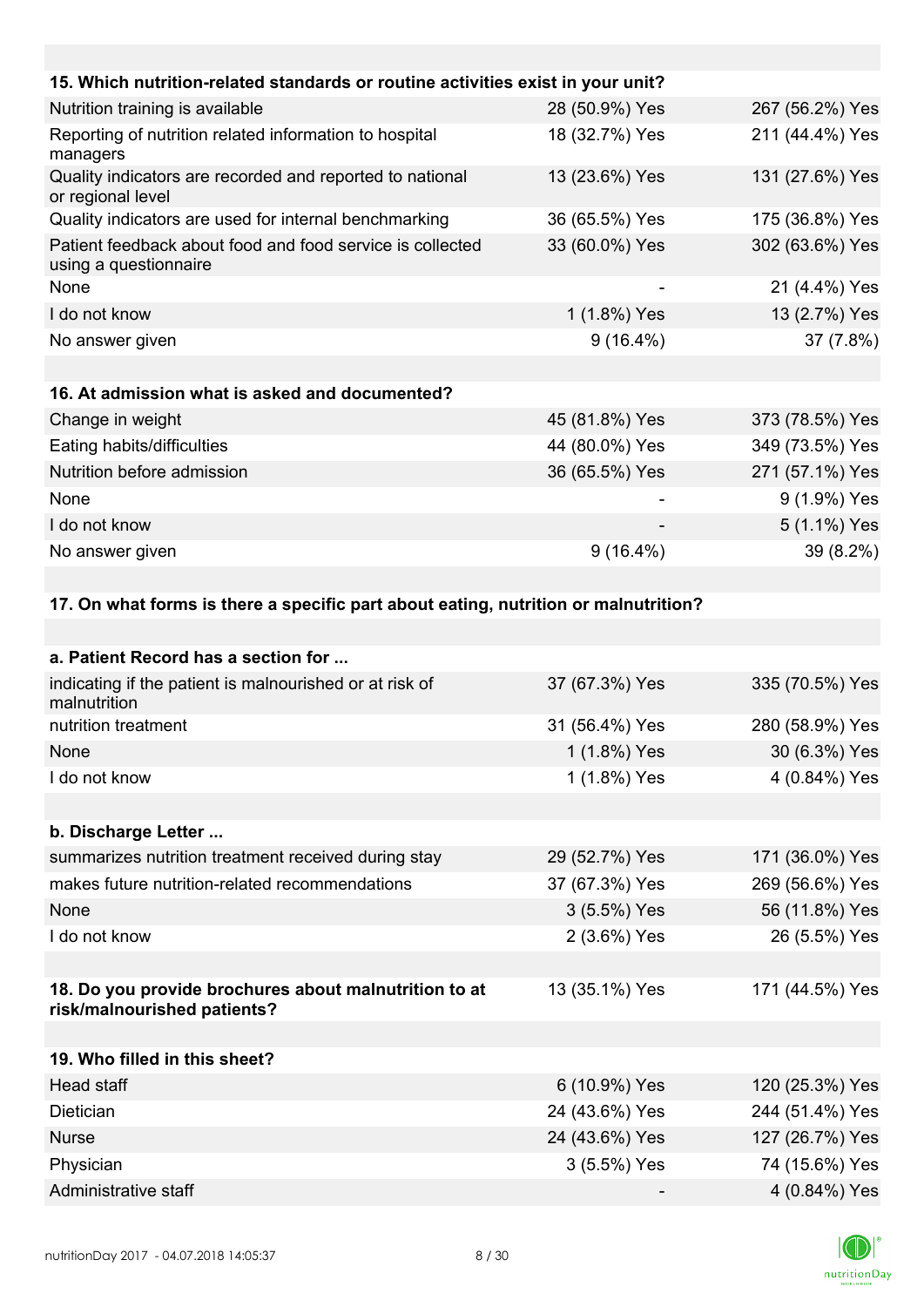| Other         | -                        | 8 (1.7%) Yes             |
|---------------|--------------------------|--------------------------|
| None          | $\overline{\phantom{0}}$ | $\overline{\phantom{0}}$ |
| I do not know | $\overline{\phantom{0}}$ | 3 (0.63%) Yes            |

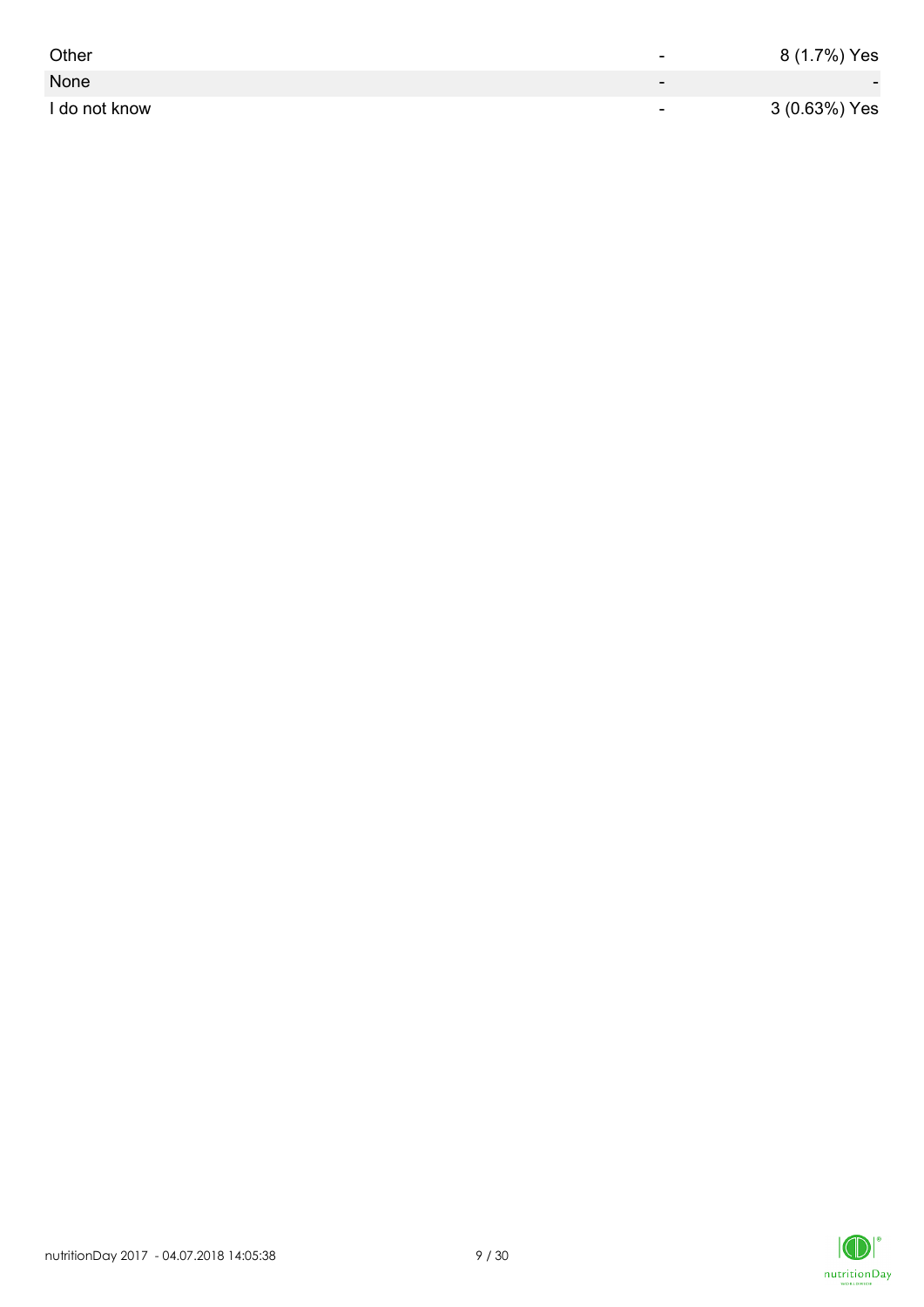|                                                                                         | <b>YOUR RESULTS</b> | <b>REFERENCE RESULTS</b> |
|-----------------------------------------------------------------------------------------|---------------------|--------------------------|
|                                                                                         |                     |                          |
| Total                                                                                   | 619                 | 9133                     |
| Age                                                                                     | 68 [55-76]          | 67 [53-78]               |
| Female                                                                                  | 336 (54.3%)         | 4630 (50.7%)             |
| Weight                                                                                  | 79.3±20.7           | 68.8±18.8                |
| Height                                                                                  | 170±10              | 164±10                   |
| <b>BMI</b>                                                                              | $27.2 \pm 6.2$      | $25.4 \pm 6.0$           |
| 1. This hospital admission was                                                          |                     |                          |
| planned                                                                                 | 313 (50.6%)         | 3186 (34.9%)             |
| an emergency                                                                            | 241 (38.9%)         | 5234 (57.3%)             |
| I do not know                                                                           | 65 (10.5%)          | 713 (7.8%)               |
| No answer given                                                                         |                     |                          |
| 2a. Diagnosis at admission                                                              |                     |                          |
| 0100 Infectious and parasitic diseases                                                  | 38 (6.1%)           | 833 (9.1%)               |
| 0200 Neoplasms                                                                          | 106 (17.1%)         | 1451 (15.9%)             |
| 0300 Blood and bloodforming organs and the immune                                       | 60 (9.7%)           | 612 (6.7%)               |
| mechanism                                                                               |                     |                          |
| 0400 Endocrine, nutritional and metabolic diseases                                      | 149 (24.1%)         | 1103 (12.1%)             |
| 0500 Mental health                                                                      | 28 (4.5%)           | 340 (3.7%)               |
| 0600 Nervous system                                                                     | 117 (18.9%)         | 795 (8.7%)               |
| 0700 Eye and adnexa                                                                     | $15(2.4\%)$         | 134 (1.5%)               |
| 0800 Ear and mastoid process                                                            | $5(0.81\%)$         | 71 (0.78%)               |
| 0900 Circulatory system                                                                 | 214 (34.6%)         | 1817 (19.9%)             |
| 1000 Respiratory system                                                                 | 126 (20.4%)         | 1407 (15.4%)             |
| 1100 Digestive system                                                                   | 187 (30.2%)         | 2255 (24.7%)             |
| 1200 Skin and subcutaneous tissue                                                       | $34(5.5\%)$         | 444 (4.9%)               |
| 1300 Musculoskeletal system and connective tissue                                       | 154 (24.9%)         | 1332 (14.6%)             |
| 1400 Genitourinary system                                                               | 74 (12.0%)          | 847 (9.3%)               |
| 1500 Pregnancy, childbirth and the puerperium                                           | $5(0.81\%)$         | 126 (1.4%)               |
| 1600 Conditions originating in the perinatal period                                     |                     | 22 (0.24%)               |
| 1700 Congenital/chromosomal abnormalities                                               | 4(0.65%)            | $9(0.10\%)$              |
| 1800 Symptoms, signs, abnormal clinical/lab findings                                    | 12 (1.9%)           | 410 (4.5%)               |
| 1900 Injury, poisoning                                                                  | 9(1.5%)             | 291 (3.2%)               |
| 2000 External causes of morbidity and mortality (e.g.<br>transport accidents, assaults) | 42 (6.8%)           | 173 (1.9%)               |
| 2100 Factors influencing health status and contact with<br>health services              | 6(0.97%)            | 214 (2.3%)               |
| No answer given                                                                         |                     |                          |
|                                                                                         |                     |                          |
| 3. Which conditions/comorbidities does this patient have?                               |                     |                          |
| Cardiac insufficiency                                                                   | 179 (29.4%)         | 1665 (22.5%)             |

 $\Box$ nutritionDay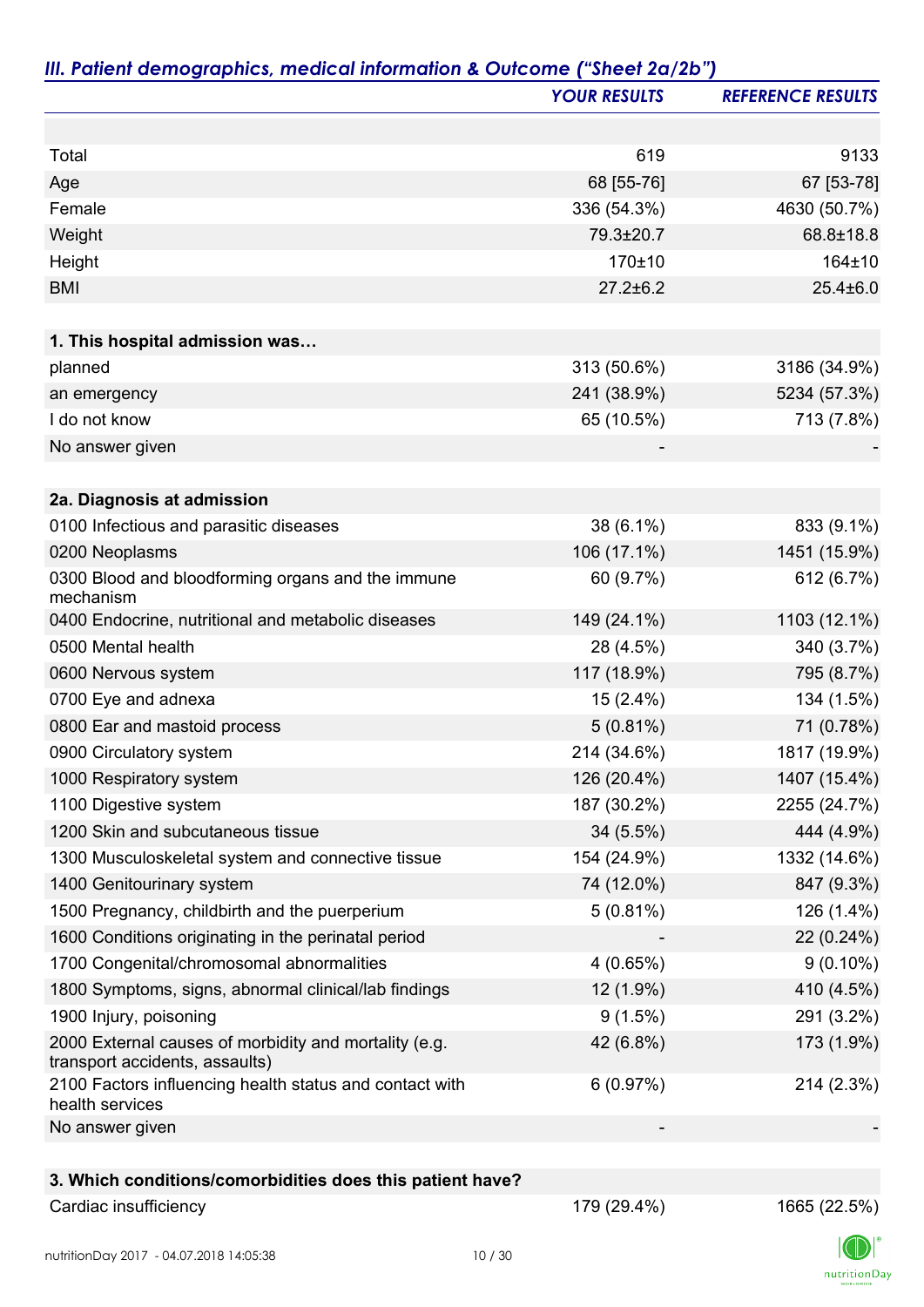| Myocardial infarction                                | 28 (4.6%)   | 418 (5.9%)   |
|------------------------------------------------------|-------------|--------------|
| Chronic lung disease                                 | 119 (19.7%) | 1118 (15.3%) |
| Cerebral vascular disease                            | 91 (15.0%)  | 768 (10.7%)  |
| Peripheral vascular disease                          | 118 (19.6%) | 888 (12.3%)  |
| Chronic liver disease                                | 72 (12.0%)  | 457 (6.4%)   |
| Chronic kidney disease                               | 96 (16.0%)  | 853 (11.8%)  |
| <b>Diabetes</b>                                      | 192 (31.6%) | 1983 (26.8%) |
| Cancer                                               | 106 (17.7%) | 1815 (24.8%) |
| Infection                                            | 57 (9.5%)   | 1166 (16.0%) |
| Dementia                                             | 33(5.5%)    | 398 (5.6%)   |
| Major depressive disorder                            | 44 (7.3%)   | 390 (5.5%)   |
| Other chronic mental disorder                        | $31(5.2\%)$ | 387 (5.5%)   |
| Other chronic disease                                | 164 (27.7%) | 2029 (27.4%) |
| None                                                 | 78 (12.6%)  | 1421 (15.6%) |
|                                                      |             |              |
| 4a. Previous operation during this hospital stay     |             |              |
| Yes, planned                                         | 126 (20.4%) | 1796 (19.7%) |
| Yes, acute                                           | 44 (7.1%)   | 561 (6.1%)   |
| <b>No</b>                                            | 395 (63.8%) | 6420 (70.3%) |
| I do not know                                        | 27 (4.4%)   | 130 (1.4%)   |
| Missing                                              | 27 (4.4%)   | 226 (2.5%)   |
|                                                      |             |              |
| Days since operation                                 | 6 [2-35]    | 4 [1-13]     |
|                                                      |             |              |
| 4b. Planned operation during this hospital stay      |             |              |
| Yes, today or tomorrow                               | 38 (6.1%)   | 766 (8.4%)   |
| Yes, later                                           | 24 (3.9%)   | 536 (5.9%)   |
| No                                                   | 505 (81.6%) | 6795 (74.4%) |
| I do not know                                        | 35 (5.7%)   | 417 (4.6%)   |
| Missing                                              | 17(2.7%)    | 619 (6.8%)   |
|                                                      |             |              |
| 5. Previous ICU admission during this hospital stay? | 72 (11.6%)  | 982 (10.8%)  |
| (Yes)                                                |             |              |
|                                                      |             |              |
| 6. Is this patient terminally ill?                   | 16 (2.6%)   | 660 (7.2%)   |
|                                                      |             |              |
| 7. Fluid status                                      |             |              |
| Normal                                               | 537 (86.8%) | 7154 (78.3%) |
| Overloaded                                           | 27 (4.4%)   | 518 (5.7%)   |
| Dehydrated                                           | 38 (6.1%)   | 475 (5.2%)   |
| I do not know                                        | 17 (2.7%)   | 986 (10.8%)  |
| Missing                                              |             |              |
|                                                      |             |              |
| 8. Number of different medications planned           |             |              |
| Oral                                                 | $6[4-9]$    | $5[2-8]$     |
|                                                      |             |              |
| nutritionDay 2017 - 04.07.2018 14:05:38              | 11/30       |              |

 $\textsf{nutritionDay}$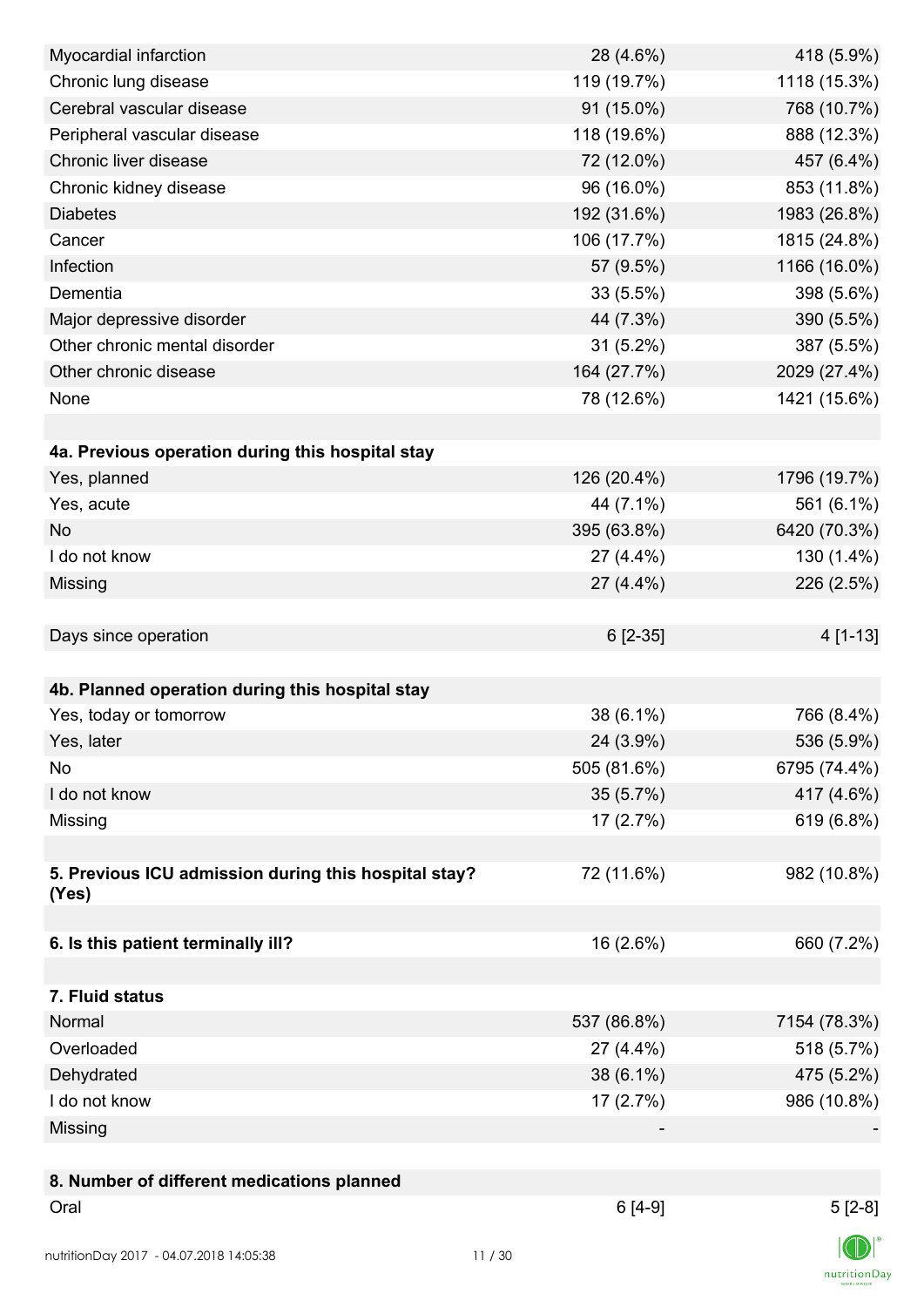| Other                                                                                    | $1[1-3]$    | $2[1-4]$     |
|------------------------------------------------------------------------------------------|-------------|--------------|
| 9. Was this patient identified as malnourished or at risk of malnutrition?               |             |              |
| Malnourished                                                                             | 47 (7.6%)   | 914 (10.0%)  |
| At risk                                                                                  | 89 (14.4%)  | 1610 (17.6%) |
| <b>No</b>                                                                                | 460 (74.3%) | 5843 (64.0%) |
| I do not know                                                                            | 23 (3.7%)   |              |
|                                                                                          |             | 766 (8.4%)   |
| Missing                                                                                  |             |              |
|                                                                                          |             |              |
| 10. IV Fluids                                                                            |             |              |
| Electrolyte solution (NaCl, Ringers lactate, etc)                                        | 140 (22.6%) | 3595 (39.4%) |
| 5% Glucose solution                                                                      | $21(3.4\%)$ | 877 (9.6%)   |
|                                                                                          |             |              |
| 11. Number of ONS drinks planned                                                         | $0 [0-1]$   | $0 [0-0]$    |
|                                                                                          |             |              |
| 12. Nutrition intake                                                                     |             |              |
| Regular hospital food                                                                    | 520 (84.0%) | 5097 (55.8%) |
| Fortified/enriched hospital food                                                         | 40 (6.5%)   | 801 (8.8%)   |
| Protein/energy supplement (e.g. ONS drinks)                                              | 133 (21.5%) | 1073 (11.7%) |
| <b>Enteral nutrition</b>                                                                 | $11(1.8\%)$ | 495 (5.4%)   |
| Parenteral nutrition                                                                     | 25 (4.0%)   | 485 (5.3%)   |
| Special diet                                                                             | 73 (11.8%)  | 3173 (34.7%) |
| None                                                                                     | 12 (1.9%)   | 506 (5.5%)   |
|                                                                                          |             |              |
| 13a. All lines and Tubes                                                                 |             |              |
| <b>Central Venous</b>                                                                    | 64 (10.3%)  | 752 (8.2%)   |
| Peripheral venous access                                                                 | 245 (39.6%) | 4362 (47.8%) |
| Nasogastric                                                                              | 6(0.97%)    | 269 (2.9%)   |
| Nasojejunal                                                                              | $5(0.81\%)$ | 38 (0.42%)   |
| Nasoduadenal                                                                             | $2(0.32\%)$ | 22 (0.24%)   |
| Enterostoma                                                                              | 3(0.48%)    | 46 (0.50%)   |
| Percutaneous endoscopy/surgical gastrostomy                                              | 6(0.97%)    | 71 (0.78%)   |
| Percutaneous endoscopy/surgical jejunostomy                                              | 3(0.48%)    | 29 (0.32%)   |
| None                                                                                     | 316 (51.1%) | 4024 (44.1%) |
|                                                                                          |             |              |
| 13b. Were there complications with nutrition related lines<br>and tubes since admission? |             |              |
| Yes, previously                                                                          | $7(1.1\%)$  | 93 (1.0%)    |
| Yes, ongoing                                                                             | 3(0.48%)    | 80 (0.88%)   |
| No                                                                                       | 484 (78.2%) | 7577 (83.0%) |
| I do not know                                                                            | 62 (10.0%)  | 871 (9.5%)   |
| Missing                                                                                  | 63 (10.2%)  | 512 (5.6%)   |
|                                                                                          |             |              |

#### **14. Please indicate if any of the following was done for this patient since admission**

Energy requirements were determined 146 (23.6%) 3246 (35.5%)

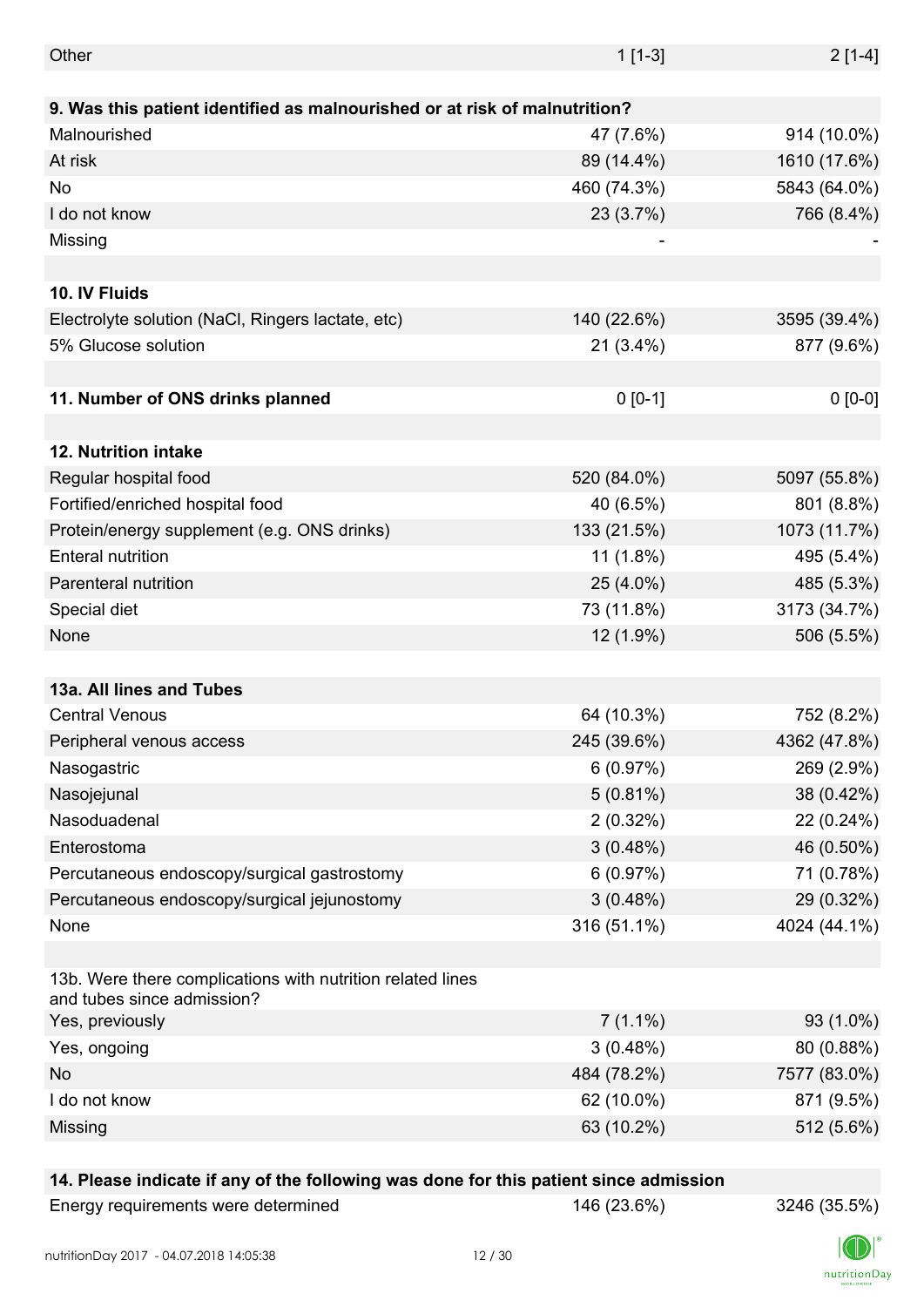| Protein requirements were determined                     | 152 (24.6%) | 2888 (31.6%) |
|----------------------------------------------------------|-------------|--------------|
| Food/Nutrition intake was recorded in the patient record | 160 (25.8%) | 4124 (45.2%) |
| Nutrition treatment plan was developed                   | 92 (14.9%)  | 3183 (34.9%) |
| Nutrition expert was consulted                           | 201 (32.5%) | 3050 (33.4%) |
| Malnutrition status is recorded in the patient record    | 81 (13.1%)  | 2529 (27.7%) |
| None                                                     |             |              |
|                                                          |             |              |
| 15a. Energy goal                                         |             |              |
| $< 500$ kcal                                             | 87 (14.1%)  | 335 (3.7%)   |
| 500-999 kcal                                             | 9(1.5%)     | 109 (1.2%)   |
| 1000-1499 kcal                                           | 14 (2.3%)   | 957 (10.5%)  |
| 1500-1999 kcal                                           | 66 (10.7%)  | 2729 (29.9%) |
| >=2000 kcal                                              | 46 (7.4%)   | 993 (10.9%)  |
| Not determined                                           | 307 (49.6%) | 3222 (35.3%) |
| I do not know                                            | 90 (14.5%)  | 752 (8.2%)   |
| Missing                                                  |             | 36 (0.39%)   |
|                                                          |             |              |
| 15b. Energy intake                                       |             |              |
| $< 500$ kcal                                             | 99 (16.0%)  | 615 (6.7%)   |
| 500-999 kcal                                             | $13(2.1\%)$ | 525 (5.7%)   |
| 1000-1499 kcal                                           | 34 (5.5%)   | 1192 (13.1%) |
| 1500-1999 kcal                                           | 52 (8.4%)   | 2032 (22.2%) |
| >=2000 kcal                                              | 36 (5.8%)   | 597 (6.5%)   |
| Not determined                                           | 291 (47.0%) | 2998 (32.8%) |
| I do not know                                            | 94 (15.2%)  | 1122 (12.3%) |
| Missing                                                  |             | 52 (0.57%)   |
|                                                          |             |              |
| 16. Since admission, this patient's health status has    |             |              |
| Improved                                                 | 343 (55.4%) | 4626 (50.7%) |
| Deteriorated                                             | 25 (4.0%)   | 514 (5.6%)   |
| Remained the same                                        | 168 (27.1%) | 2506 (27.4%) |
| This patient has just been admitted                      | 33 (5.3%)   | 574 (6.3%)   |
| I do not know                                            | 50 (8.1%)   | 913 (10.0%)  |
| Missing                                                  |             |              |
|                                                          |             |              |
| Length of hospital stay (days)                           | 10 [6-19]   | 12 [6-24]    |
|                                                          |             |              |
| <b>Outcome Code</b>                                      |             |              |
| 1= Still in the hospital                                 | 35 (5.7%)   | 796 (8.7%)   |
| 2= Transferred to another hospital                       | $19(3.1\%)$ | 219 (2.4%)   |
| 3= Transferred to long term care                         | 22 (3.6%)   | 373 (4.1%)   |
| 4= Rehabilitation                                        | 9(1.5%)     | 500 (5.5%)   |
| 5= Discharged home                                       | 437 (70.6%) | 6731 (73.7%) |
| 6= Death                                                 | 10 (1.6%)   | 283 (3.1%)   |

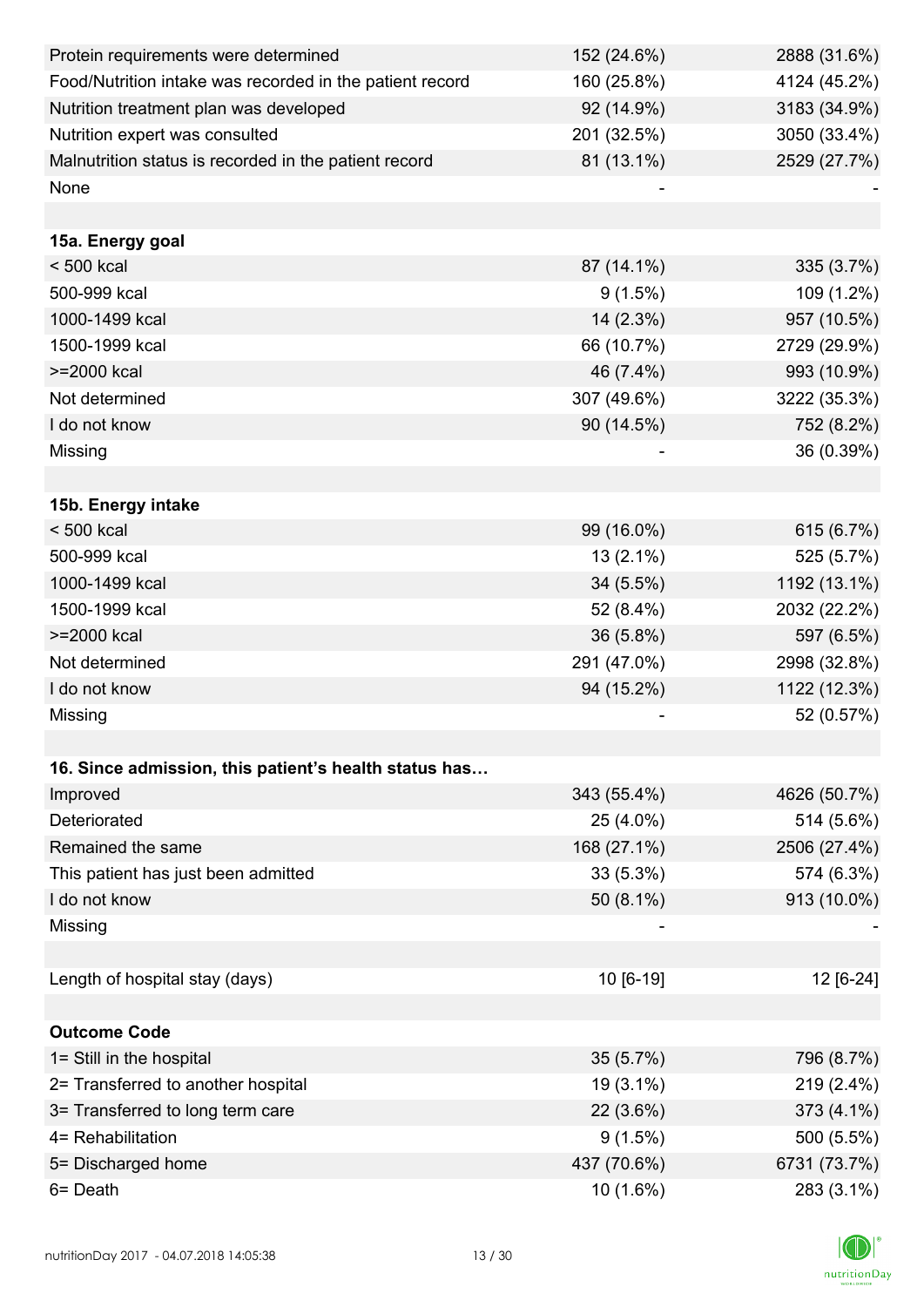| $7 =$ Others                         | 6(0.97%)    | 175 (1.9%)   |
|--------------------------------------|-------------|--------------|
| Missing                              | 81 (13.1%)  | 56 (0.61%)   |
|                                      |             |              |
| Readmitted since ND                  |             |              |
| $1 = No$                             | 339 (68.2%) | 6273 (77.4%) |
| 2= Yes, same hospital planned        | 52 (10.5%)  | 483 (6.0%)   |
| 3= Yes, same hospital unplanned      | $16(3.2\%)$ | 471 (5.8%)   |
| 4= Yes, different hospital planned   |             | 45 (0.56%)   |
| 5= Yes, different hospital unplanned |             | 45 (0.56%)   |
| 6= Unknown                           | 70 (14.1%)  | 366 (4.5%)   |
| Missing                              | $16(3.2\%)$ | 428 (5.3%)   |

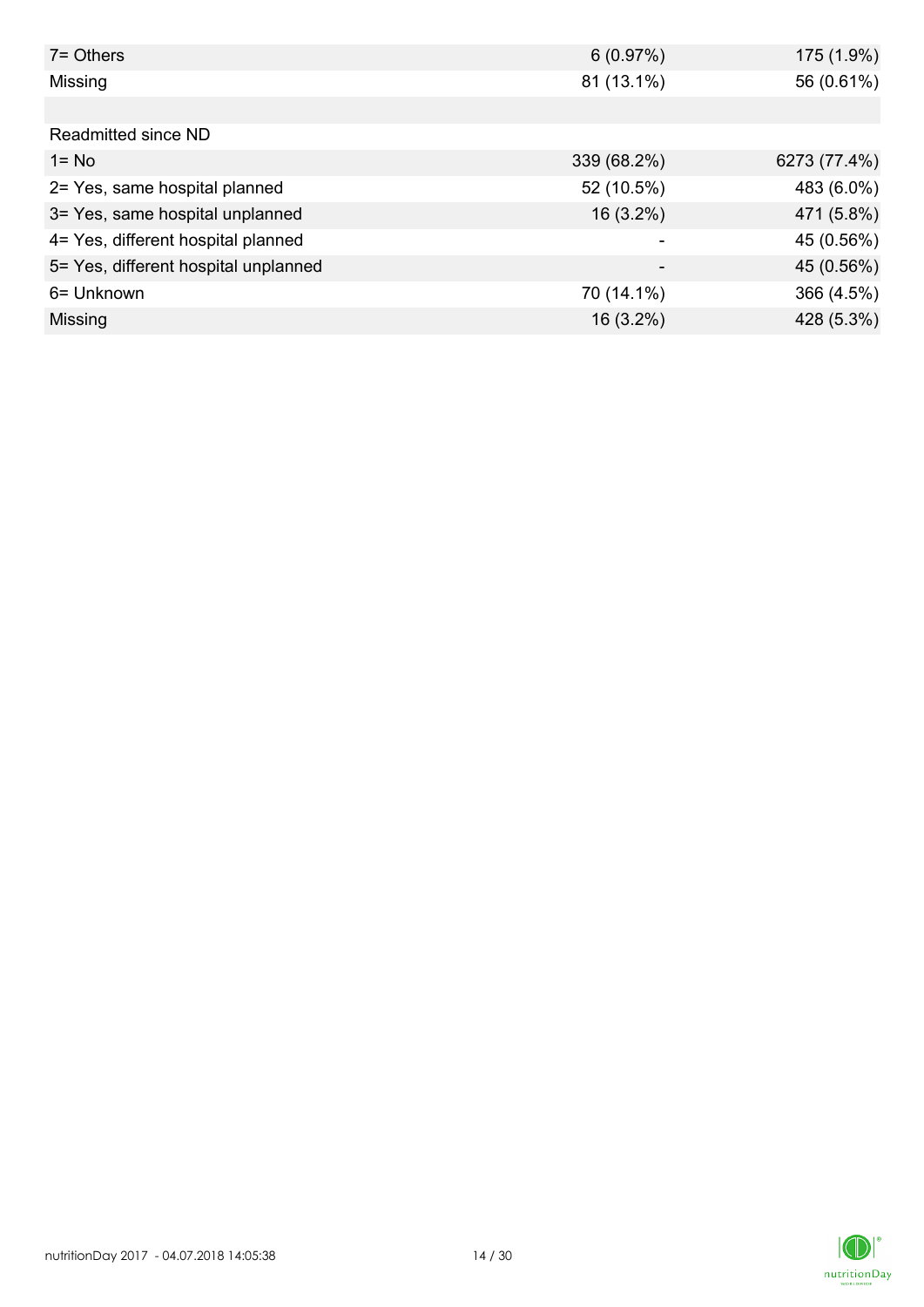|                                                                                      | <b>YOUR RESULTS</b> | <b>REFERENCE RESULTS</b> |
|--------------------------------------------------------------------------------------|---------------------|--------------------------|
|                                                                                      |                     |                          |
| 1. What are your typical dietary habits?                                             |                     |                          |
| No special dietary habits                                                            | 434 (71.4%)         | 6102 (69.3%)             |
| I am vegetarian                                                                      | 1(0.16%)            | 153 (1.7%)               |
| I adhee to a vegan diet                                                              | $2(0.33\%)$         | 53 (0.60%)               |
| I eat gluten-free diet                                                               | 5(0.82%)            | 78 (0.89%)               |
| I avoid added sugars                                                                 | 70 (11.5%)          | 1353 (15.4%)             |
| I avoid carbohydrates                                                                | 133 (21.9%)         | 515 (5.9%)               |
| I eat a low fat-diet                                                                 | 40 (6.6%)           | 1034 (11.8%)             |
| I am lactose intolerant                                                              | $10(1.6\%)$         | 343 (3.9%)               |
| Other special diet due to intolerances/allergies                                     | 10 (1.6%)           | 179 (2.0%)               |
| Other                                                                                | 36 (5.9%)           | 617 (7.0%)               |
| No answer given                                                                      | 4(0.66%)            | 217 (2.5%)               |
| 2. Where did you live before your current hospital admission?                        |                     |                          |
| At home                                                                              | 534 (87.8%)         | 7771 (88.3%)             |
| In a nursing home or other live-in facility                                          | 6(0.99%)            | 295 (3.4%)               |
| I was transferred from another hospital                                              | 57 (9.4%)           | 456 (5.2%)               |
| Other                                                                                | 9(1.5%)             | 147 (1.7%)               |
| Missing                                                                              | 2(0.33%)            | 131 (1.5%)               |
|                                                                                      |                     |                          |
| 3. In general, are you able to walk?                                                 |                     |                          |
| Yes                                                                                  | 384 (63.2%)         | 5599 (63.6%)             |
| Yes, with someone's help                                                             | 44 (7.2%)           | 963 (10.9%)              |
| Yes, independently using a cane, walker, or crutches                                 | 137 (22.5%)         | 1142 (13.0%)             |
| No, I have a wheelchair                                                              | $7(1.2\%)$          | 383 (4.4%)               |
| No, I am bedridden                                                                   | $31(5.1\%)$         | 579 (6.6%)               |
| Missing                                                                              | 5(0.82%)            | 134 (1.5%)               |
|                                                                                      |                     |                          |
| 4. In general, how would you say your health is?                                     |                     |                          |
| Very good                                                                            | $37(6.1\%)$         | 633 (7.2%)               |
| Good                                                                                 | 179 (29.4%)         | 3217 (36.6%)             |
| Fair                                                                                 | 254 (41.8%)         | 3329 (37.8%)             |
| Poor                                                                                 | 120 (19.7%)         | 1202 (13.7%)             |
| Very poor                                                                            | $14(2.3\%)$         | 268 (3.0%)               |
| Missing                                                                              | 4(0.66%)            | 151 (1.7%)               |
|                                                                                      |                     |                          |
| 5. Over the last 12 months prior to your current hospital admission approximately    |                     |                          |
| how many times have you seen a doctor?                                               | 4 [2-10]            | $4[2-10]$                |
| how many times have you been admitted to the<br>hospital (Emergency room, any ward)? | $1[0-2]$            | $1[0-2]$                 |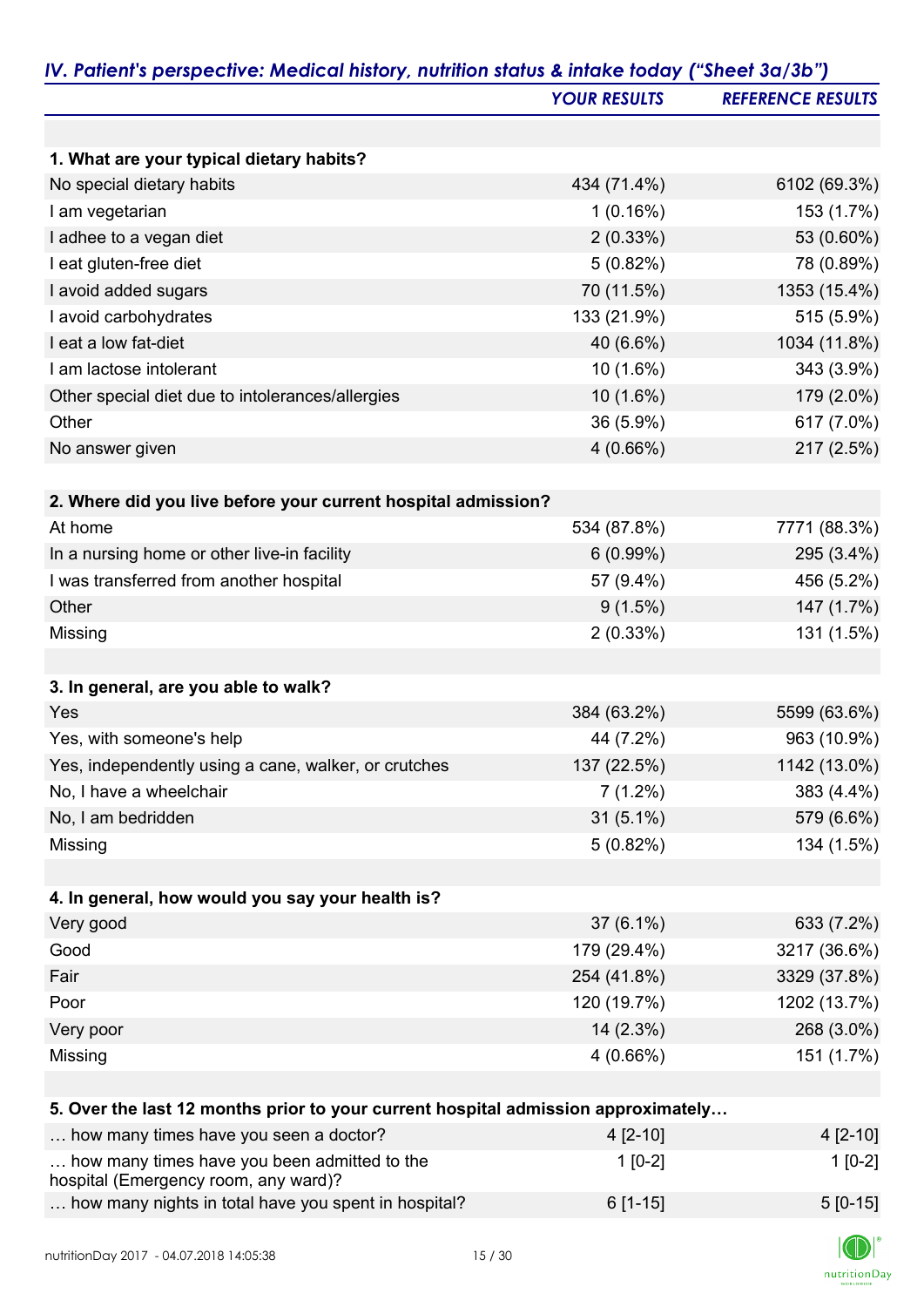| 6. How many different medications do you take routinely each day (prior to hospitalisation)? |             |              |
|----------------------------------------------------------------------------------------------|-------------|--------------|
| $1 - 2$                                                                                      | 121 (19.9%) | 1694 (19.3%) |
| $3-5$                                                                                        | 213 (35.0%) | 2352 (26.7%) |
| More than 5                                                                                  | 192 (31.6%) | 2722 (30.9%) |
| None                                                                                         | 72 (11.8%)  | 1418 (16.1%) |
| I do not know                                                                                | $8(1.3\%)$  | 449 (5.1%)   |
| Missing                                                                                      | 2(0.33%)    | 165 (1.9%)   |
|                                                                                              |             |              |
| 7. Do you have health insurance?                                                             |             |              |
| Yes, private insurance only                                                                  | 16 (2.6%)   | 1319 (15.0%) |
| Yes, public insurance only                                                                   | 535 (88.0%) | 4350 (49.4%) |
| Yes, both                                                                                    | 29 (4.8%)   | 1115 (12.7%) |
| None                                                                                         | 14 (2.3%)   | 1177 (13.4%) |
| I prefer not to answer                                                                       | 5(0.82%)    | 510 (5.8%)   |
| Missing                                                                                      | $9(1.5\%)$  | 329 (3.7%)   |
|                                                                                              |             |              |
| 8. What was your weight 5 years ago?                                                         | 80 [68-90]  | 70 [60-83]   |
| I do not know                                                                                | 119 (19.6%) | 2377 (27.0%) |
|                                                                                              |             |              |
| 9a. Have you lost weight within the last 3 months?                                           |             |              |
| Yes, intentionally                                                                           | 59 (9.7%)   | 827 (9.4%)   |
| Yes, unintentionally                                                                         | 213 (35.0%) | 3324 (37.8%) |
| No, my weight stayed the same                                                                | 231 (38.0%) | 2582 (29.3%) |
| No, I gained weight                                                                          | 54 (8.9%)   | 951 (10.8%)  |
| I do not know                                                                                | 47 (7.7%)   | 907 (10.3%)  |
| Missing                                                                                      | 4(0.66%)    | 209 (2.4%)   |
|                                                                                              |             |              |
| 9b. If yes, how many kg did you lose?                                                        | $6[3-10]$   | $6[3-10]$    |
| I do not know                                                                                | 24 (8.8%)   | 701 (16.9%)  |
|                                                                                              |             |              |
| 10. Did you know about your hospitalisation two days                                         | 283 (49.2%) | 3271 (39.2%) |
| before admission? (Yes)                                                                      |             |              |
| 11. Please indicate if you                                                                   |             |              |
| were weighed at admission                                                                    | 348 (57.4%) | 4927 (56.7%) |
| were informed about your nutrition status                                                    | 289 (47.8%) | 2797 (32.5%) |
| were informed about nutrition care options                                                   | 223 (37.2%) | 2491 (29.0%) |
| received special nutrition care                                                              | 208 (34.7%) | 2357 (27.5%) |
|                                                                                              |             |              |
| 12. How well have you eaten in the week before you were admitted to the hospital?            |             |              |
| More than normal                                                                             | 21(3.5%)    | 388 (4.4%)   |
| Normal                                                                                       | 419 (70.7%) | 5401 (61.8%) |
| About 3/4 of normal                                                                          | 65 (11.0%)  | 844 (9.7%)   |

About half of normal 1065 (12.2%)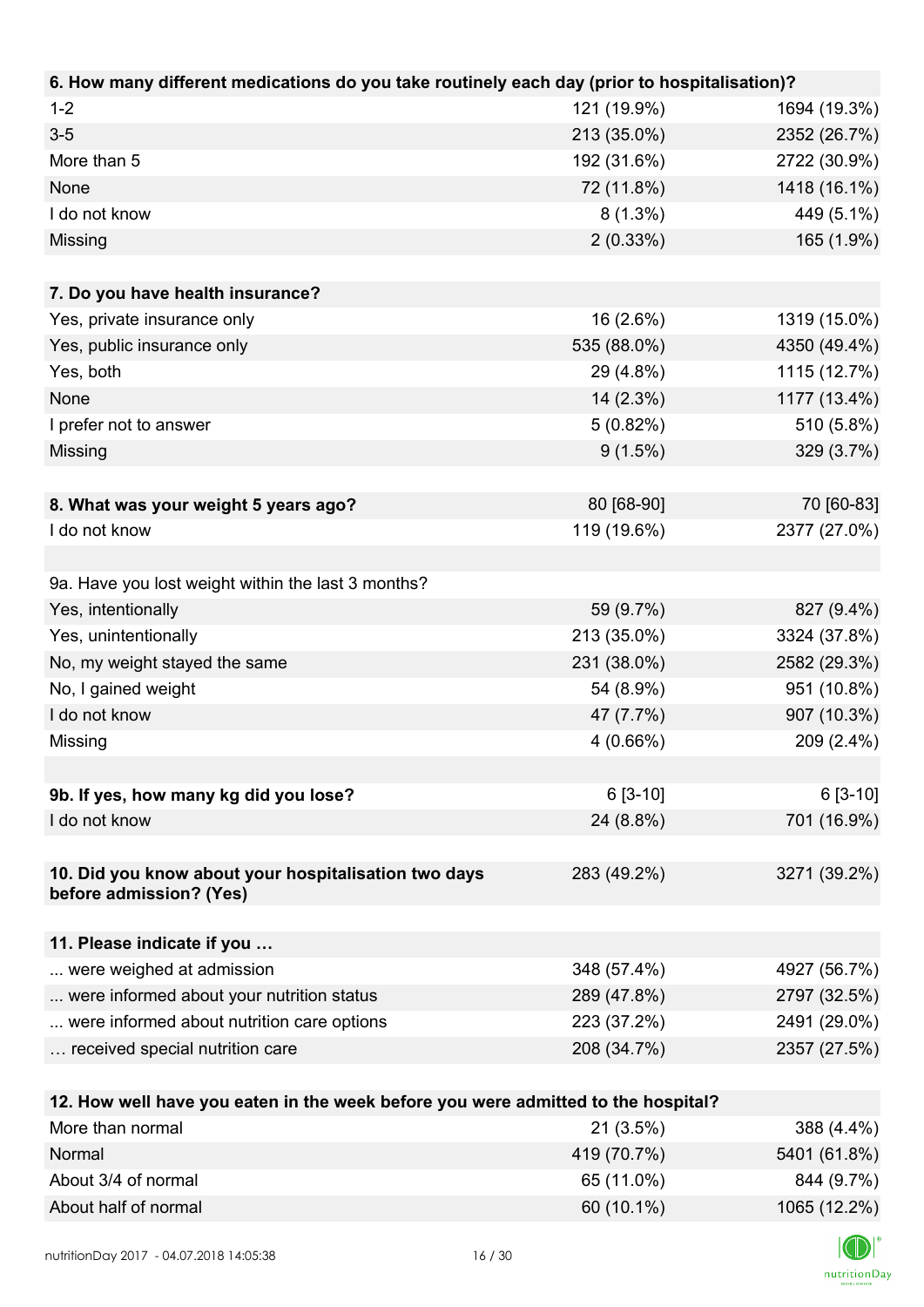| About a quarter to nearly nothing                                              | 24 (4.0%)   | 791 (9.0%)   |
|--------------------------------------------------------------------------------|-------------|--------------|
| I do not know                                                                  | $3(0.51\%)$ | 88 (1.0%)    |
| Missing                                                                        | 1(0.17%)    | 167 (1.9%)   |
|                                                                                |             |              |
| 13. In general, how satisfied are you with the food at the hospital?           |             |              |
| Very satisfied                                                                 | 138 (23.3%) | 2368 (27.1%) |
| Somewhat satisfied                                                             | 246 (41.5%) | 2629 (30.1%) |
| <b>Neutral</b>                                                                 | 113 (19.1%) | 1752 (20.0%) |
| <b>Dissatisfied</b>                                                            | 40 (6.7%)   | 691 (7.9%)   |
| Very dissatisfied                                                              | 17 (2.9%)   | 261 (3.0%)   |
| I do not know                                                                  | 31 (5.2%)   | 726 (8.3%)   |
| Missing                                                                        | $8(1.3\%)$  | 317 (3.6%)   |
|                                                                                |             |              |
| 14. Did you get any help with eating TODAY?                                    |             |              |
| Yes, from family or friends                                                    | 13 (2.2%)   | 978 (11.2%)  |
| Yes, from hospital staff                                                       | 43 (7.3%)   | 581 (6.6%)   |
| <b>No</b>                                                                      | 519 (87.5%) | 6652 (76.1%) |
| I do not know                                                                  | $6(1.0\%)$  | $113(1.3\%)$ |
| Missing                                                                        | 12 (2.0%)   | 420 (4.8%)   |
|                                                                                |             |              |
| 15. Were you able to eat without interruption TODAY?<br>(Yes)                  | 479 (82.6%) | 6110 (74.6%) |
|                                                                                |             |              |
| 16a. Please indicate how much hospital food you ate for lunch or dinner TODAY: |             |              |
| About all                                                                      | 290 (48.9%) | 4213 (48.2%) |
| 1/2                                                                            | 203 (34.2%) | 2075 (23.7%) |
| 1/4                                                                            | 49 (8.3%)   | 1064 (12.2%) |
| Nothing                                                                        | $31(5.2\%)$ | 1004 (11.5%) |
| Missing                                                                        | 20 (3.4%)   | 388 (4.4%)   |
|                                                                                |             |              |
| 16b. The portion size of the meal I ordered TODAY was                          |             |              |
| Standard                                                                       | 420 (70.8%) | 5611 (64.2%) |
| Smaller                                                                        | 39 (6.6%)   | 811 (9.3%)   |
| Larger                                                                         | 52 (8.8%)   | 344 (3.9%)   |
| I do not know                                                                  | 37 (6.2%)   | 884 (10.1%)  |
| Missing                                                                        | 45 (7.6%)   | 1094 (12.5%) |
| 17. If you did not eat everything of your meal, please tell us why:            |             |              |
| I did not like the type of food offered                                        | $8(2.8\%)$  | 608 (14.7%)  |
| I did not like the smell/taste of the food                                     | 46 (16.3%)  | 474 (11.4%)  |
| The food did not fit my cultural/religious preferences                         |             | 54 (1.3%)    |
| The food was too hot                                                           |             | 15 (0.36%)   |
| The food was too cold                                                          | 7(2.5%)     | 95(2.3%)     |
| Due to food allergy/intolerance                                                |             | 27 (0.65%)   |
|                                                                                |             |              |
| I was not hungry at that time                                                  | 64 (22.6%)  | 709 (17.1%)  |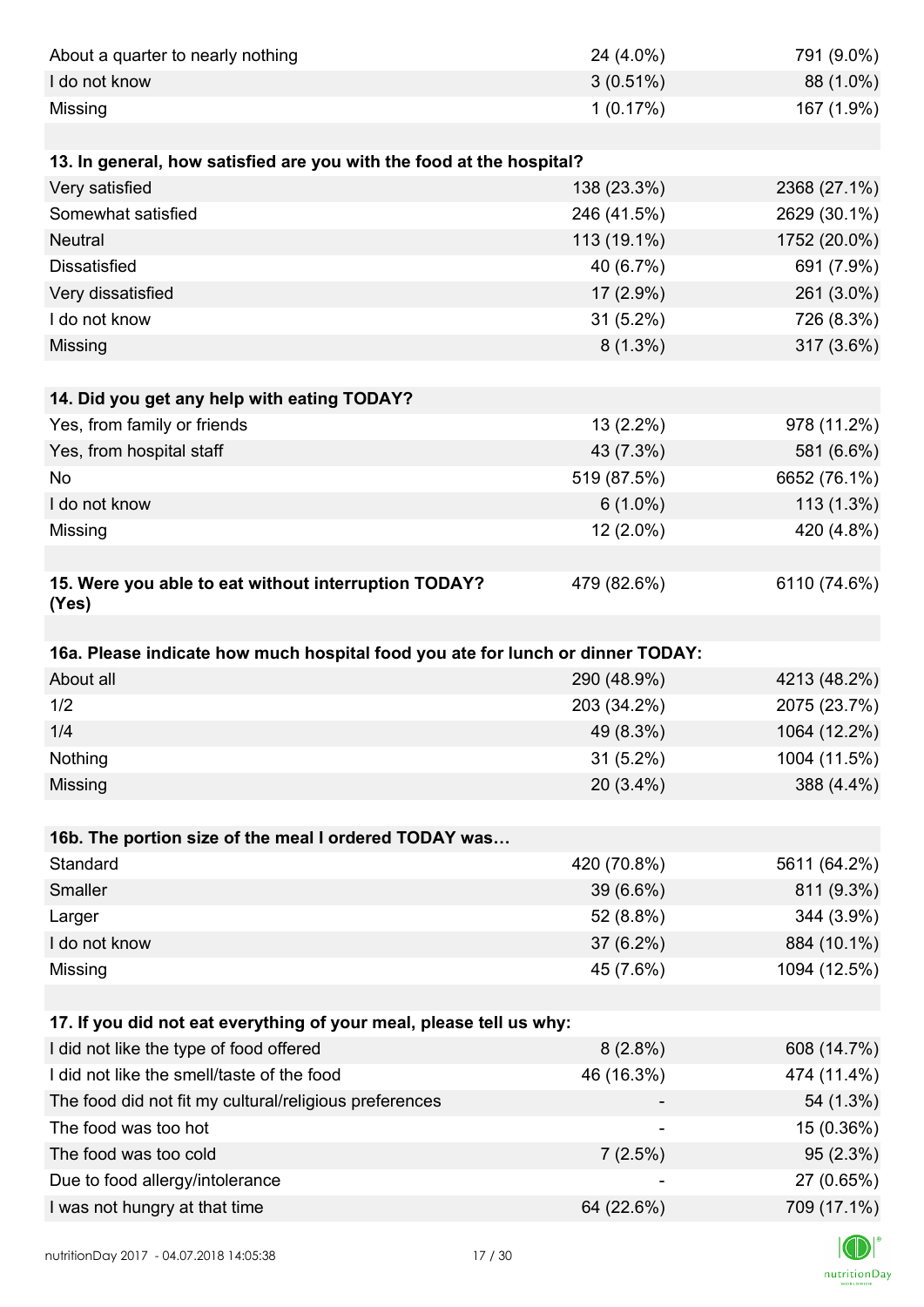| I do not have my usual appetite                                                      | 74 (26.1%)  | 1167 (28.2%) |
|--------------------------------------------------------------------------------------|-------------|--------------|
| I have problems chewing/swallowing                                                   | 14 (4.9%)   | 239 (5.8%)   |
| I normally eat less than what was served                                             | 69 (24.4%)  | 457 (11.0%)  |
| I had nausea/vomiting                                                                | $4(1.4\%)$  | 345 (8.3%)   |
| I was too tired                                                                      | 14 (4.9%)   | 227 (5.5%)   |
| I cannot eat without help                                                            | 1(0.35%)    | 73 (1.8%)    |
| I was not allowed to eat                                                             | 23 (8.1%)   | 460 (11.1%)  |
| I had an exam, surgery, or test and missed my meal                                   | $2(0.71\%)$ | 243 (5.9%)   |
| I did not get requested food                                                         | $2(0.71\%)$ | 54 (1.3%)    |
| No answer given                                                                      | 19 (6.7%)   | 510 (12.3%)  |
|                                                                                      |             |              |
| 18. Enter the number of glasses/cups of the drinks you consumed in the last 24 hours |             |              |
| Water                                                                                | $4[2-5]$    | $3[2-5]$     |
| Tea                                                                                  | $4[3-6]$    | $1[0-2]$     |
| Coffee                                                                               | $1[1-1]$    | $1[0-2]$     |
| <b>Milk</b>                                                                          | $1[1-1]$    | $1[0-1]$     |
| Fruit juice                                                                          | $1[1-2]$    | $1[0-2]$     |
| Soft drinks                                                                          | $2[0-3]$    | $0[0-1]$     |
| <b>Nutrition drink</b>                                                               | $1[0-2]$    | $0 [0-1]$    |
| Other                                                                                | $0 [0-2]$   | $0 [0-1]$    |
|                                                                                      |             |              |
| 19a. Did you eat any food apart from hospital food<br><b>TODAY?</b>                  | 165 (30.1%) | 2179 (27.2%) |
| 19b. If yes, what did you eat?                                                       |             |              |
| Sweet snacks                                                                         | 33 (20.0%)  | 548 (25.1%)  |
| Salty snacks                                                                         | 15 (9.1%)   | 290 (13.3%)  |
| Homemade food                                                                        | 32 (19.4%)  | 320 (14.7%)  |
| Fruits                                                                               | 75 (45.5%)  | 774 (35.5%)  |
| Dairy products                                                                       | 21 (12.7%)  | 221 (10.1%)  |
| Food delivered/restaurant                                                            | $3(1.8\%)$  | 85 (3.9%)    |
| Sandwich                                                                             | 11 (6.7%)   | 145 (6.7%)   |
| Other                                                                                | 16 (9.7%)   | 429 (19.7%)  |
|                                                                                      |             |              |
| 20. How has your food intake changed since your hospital admission?                  |             |              |
| Increased                                                                            | 88 (14.8%)  | 1201 (13.7%) |
| Decreased                                                                            | 65 (11.0%)  | 2809 (32.1%) |
| Stayed the same                                                                      | 394 (66.4%) | 3616 (41.4%) |
| I do not know                                                                        | $35(5.9\%)$ | 601 (6.9%)   |
| Missing                                                                              | 11 (1.9%)   | 517 (5.9%)   |
|                                                                                      |             |              |
| 21. TODAY I feel                                                                     |             |              |
| Stronger than at admission                                                           | 211 (35.6%) | 3792 (43.4%) |
| Weaker than at admission                                                             | 114 (19.2%) | 1514 (17.3%) |
| Same as at admission                                                                 | 227 (38.3%) | 2454 (28.1%) |
|                                                                                      |             |              |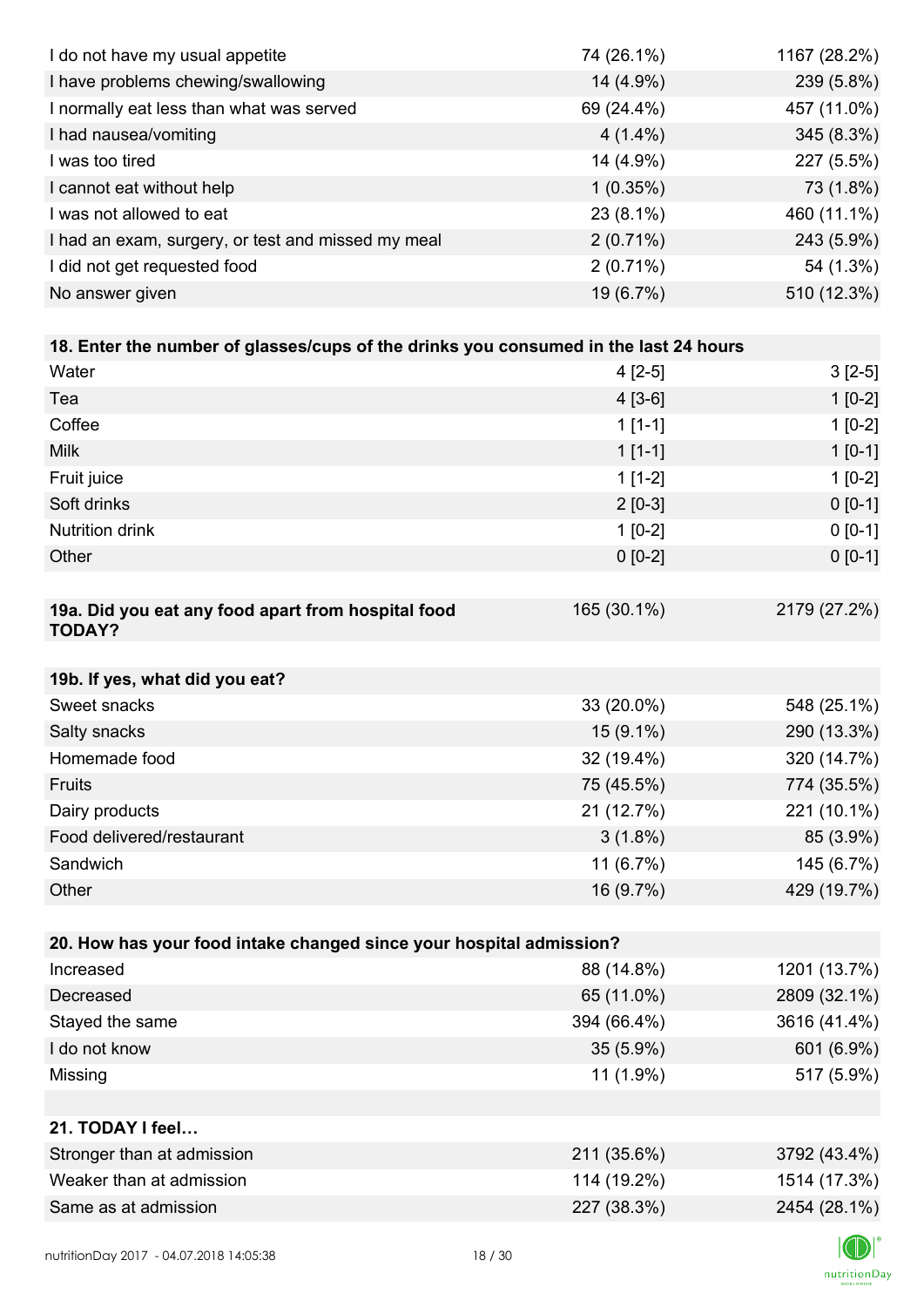| I was admitted today                                 | $13(2.2\%)$ | 239 (2.7%)   |
|------------------------------------------------------|-------------|--------------|
| I do not know                                        | 25 (4.2%)   | 466 (5.3%)   |
| Missing                                              | $3(0.51\%)$ | 279 (3.2%)   |
|                                                      |             |              |
| 22. Can you walk without assistance TODAY?           |             |              |
| Yes                                                  | 401 (67.6%) | 5103 (58.4%) |
| No, only with assistance                             | 141 (23.8%) | 2181 (24.9%) |
| No, I stay in bed                                    | $33(5.6\%)$ | 984 (11.3%)  |
| Missing                                              | 18 (3.0%)   | 476 (5.4%)   |
|                                                      |             |              |
| 23. Did anyone help you complete this questionnaire? | 359 (61.6%) | 5889 (69.0%) |

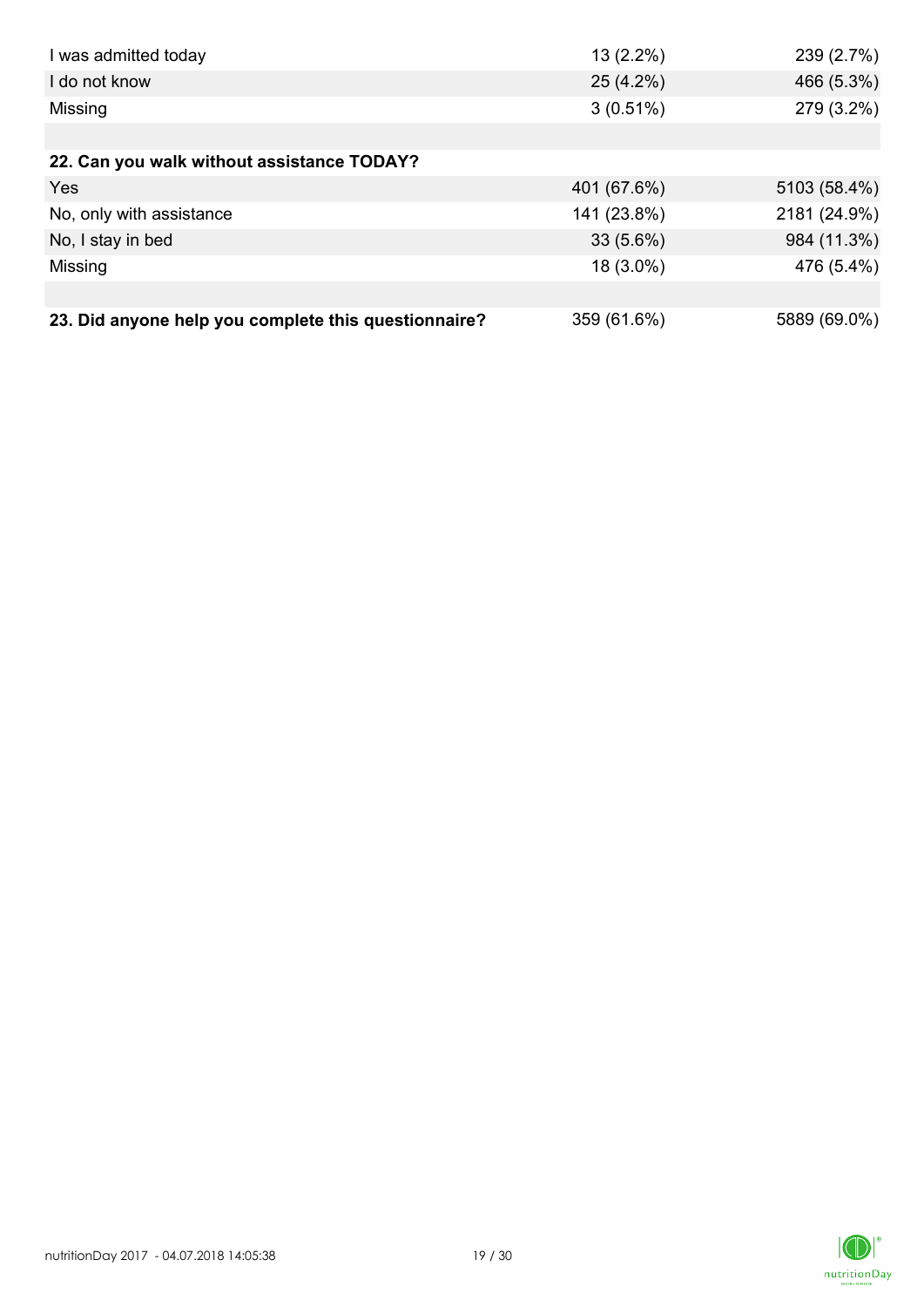| V. Oncology: Unit organisation and structures ("Sheet 1 onco")                        | <b>YOUR RESULTS</b>      | <b>REFERENCE RESULTS</b>  |
|---------------------------------------------------------------------------------------|--------------------------|---------------------------|
|                                                                                       |                          |                           |
| Number of units with cancer patients:                                                 | 4                        | 116                       |
| Computerized system in hospital:                                                      | 4 units (100%) YES       | 112 units (97%) YES       |
| Nutritional treatment of cancer patients is part of overall<br>care plan              | 4 units (100%) YES       | 98 units (84%) YES        |
| <b>Nutritional treatment is considered</b>                                            |                          |                           |
| Routinely                                                                             | 4 (100%)                 | 59 (50,9%)                |
| When patient asks                                                                     |                          | 29 (25,0%)                |
| When body weight loss > 10%                                                           |                          | 39 (33,6%)                |
| During palliative phase                                                               |                          | 33 (28,4%)                |
| Other                                                                                 |                          | 6(5,17%)                  |
| Missing                                                                               |                          | 17 (14,7%)                |
| Nutritional treatment is not part of the comprehensive approach due to                |                          |                           |
| Lack of evidence                                                                      | $\overline{\phantom{a}}$ | $7(6,03\%)$               |
| No knowledge of the field                                                             |                          | 7(6,03%)                  |
| No reimbursement                                                                      | $\overline{\phantom{a}}$ | $7(6,03\%)$               |
| It feeds the tumour                                                                   |                          | $1(0,86\%)$               |
| Other                                                                                 |                          | 4(3,45%)                  |
|                                                                                       |                          |                           |
| Nutritional therapy used for cancer patients                                          |                          | 67 (57,8%)                |
| Nutrition according to nutrition plan                                                 | 4 (100%)                 |                           |
| Calculation of energy needs<br>Monitoring patients intake and use of oral supplements | 4 (100%)<br>4 (100%)     | 85 (73,3%)<br>102 (87,9%) |
| None                                                                                  |                          | 4(3,45%)                  |
| Other                                                                                 |                          | $5(4,31\%)$               |
| Missing                                                                               |                          | 2(1,72%)                  |
|                                                                                       |                          |                           |
| Nutritional therapy is not used due to                                                |                          |                           |
| Lack of evidence                                                                      |                          | 2(1,72%)                  |
| Lack of experience                                                                    |                          | 6(5,17%)                  |
| No reimbursement                                                                      |                          | 3(2,59%)                  |
| Lack of dietitians                                                                    |                          | $8(6,90\%)$               |
| Lack of other experts                                                                 |                          | 3(2,59%)                  |
| Other                                                                                 | $\overline{\phantom{a}}$ | $1(0,86\%)$               |
| Missing                                                                               | -                        |                           |
|                                                                                       |                          |                           |

#### **Assessment of parameters in cancer patients & methods used:**

#### **Anthropometry/Body composition:**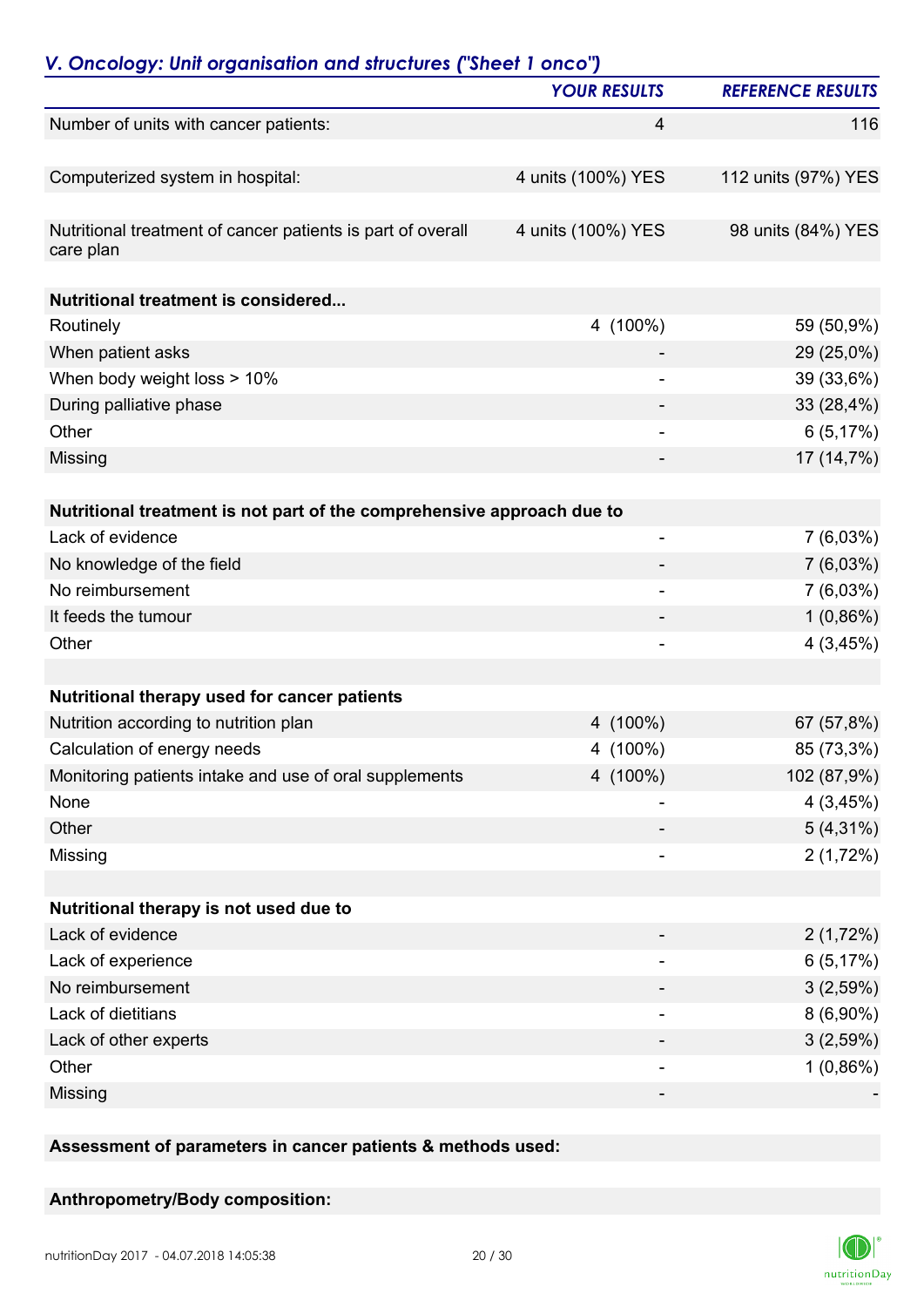| <b>Body weight</b>              |                |             |
|---------------------------------|----------------|-------------|
| Regularly                       | $2(50,0\%)$    | 78 (67,2%)  |
| At chemotherapy                 | $1(25,0\%)$    | 12 (10,3%)  |
| When necessary                  |                | 23 (19,8%)  |
| Never                           |                | 1(0,86%)    |
| Unknown                         | $1(25,0\%)$    | 1(0,86%)    |
| Missing                         |                | 1(0,86%)    |
|                                 |                |             |
| Anthropometrics (circumference) |                |             |
| Regularly                       | $1(25,0\%)$    | 13 (11,2%)  |
| At chemotherapy                 |                | $1(0,86\%)$ |
| When necessary                  | $2(50,0\%)$    | 42 (36,2%)  |
| Never                           |                | 53 (45,7%)  |
| Unknown                         |                | 1(0,86%)    |
| Missing                         | $1(25,0\%)$    | 6(5,17%)    |
|                                 |                |             |
| <b>BIA</b>                      |                |             |
| Regularly                       |                | $5(4,31\%)$ |
| At chemotherapy                 |                |             |
| When necessary                  | 3(75,0%)       | 25 (21,6%)  |
| Never                           | $1(25,0\%)$    | 78 (67,2%)  |
| Unknown                         |                | 3(2,59%)    |
| Missing                         | $\overline{a}$ | $5(4,31\%)$ |
| <b>CT SCAN</b>                  |                |             |
| Regularly                       |                | 6(5,17%)    |
| At chemotherapy                 |                | $1(0,86\%)$ |
| When necessary                  | $2(50,0\%)$    | 32 (27,6%)  |
| Never                           | $1(25,0\%)$    | 70 (60,3%)  |
| Unknown                         |                | 3(2,59%)    |
| Missing                         | $1(25,0\%)$    | 4(3,45%)    |
|                                 |                |             |
| <b>DEXA</b>                     |                |             |
| Regularly                       |                | 2(1,72%)    |
| At chemotherapy                 |                |             |
| When necessary                  | $2(50,0\%)$    | 16 (13,8%)  |
| Never                           | $1(25,0\%)$    | 85 (73,3%)  |
| Unknown                         |                | $8(6,90\%)$ |
| Missing                         | $1(25,0\%)$    | $5(4,31\%)$ |
|                                 |                |             |
| Other (body composition)        |                |             |
| Regularly                       |                | $1(0,86\%)$ |
| At chemotherapy                 |                |             |
| When necessary                  | -              | 17 (14,7%)  |
|                                 |                |             |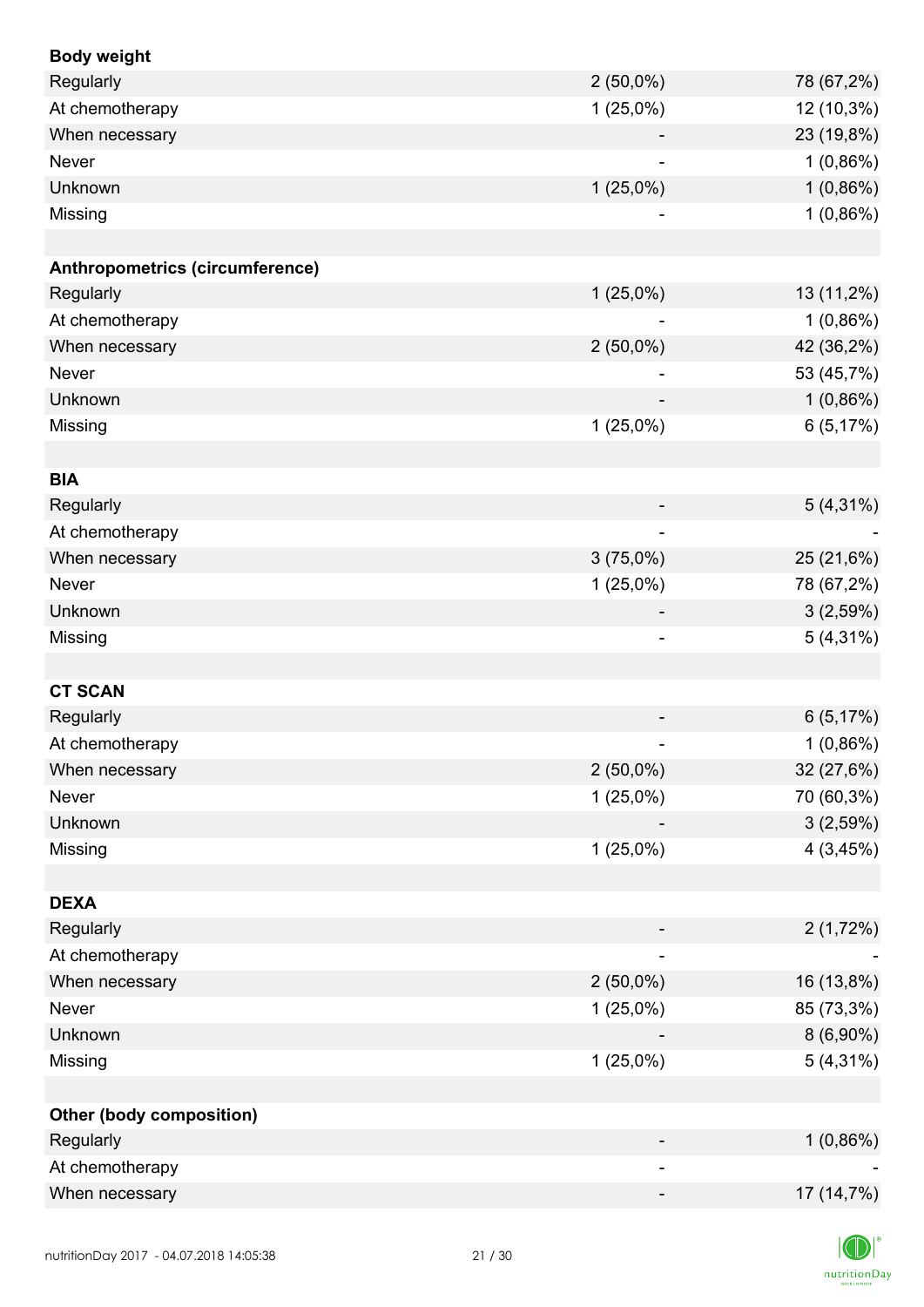| Never                                |                          | 40 (34,5%)  |
|--------------------------------------|--------------------------|-------------|
| Unknown                              |                          | 21 (18,1%)  |
| Missing                              | 4 (100%)                 | 37 (31,9%)  |
|                                      |                          |             |
| <b>Body function:</b>                |                          |             |
| Handgrip                             |                          |             |
| Regularly                            | $1(25,0\%)$              | 6(5,17%)    |
| At chemotherapy                      | $1(25,0\%)$              | 1(0,86%)    |
| When necessary                       | $1(25,0\%)$              | 38 (32,8%)  |
| <b>Never</b>                         |                          | 61 (52,6%)  |
| Unknown                              | ۰                        | 4(3,45%)    |
| Missing                              | $1(25,0\%)$              | 6(5,17%)    |
|                                      |                          |             |
| 6-minutes walking test               |                          |             |
| Regularly                            | $\overline{\phantom{a}}$ | 3(2,59%)    |
| At chemotherapy                      | $\overline{\phantom{a}}$ |             |
| When necessary                       | $2(50,0\%)$              | 33 (28,4%)  |
| <b>Never</b>                         |                          | 68 (58,6%)  |
| Unknown                              |                          | $5(4,31\%)$ |
| Missing                              | $2(50,0\%)$              | $7(6,03\%)$ |
|                                      |                          |             |
| <b>Other (body function)</b>         |                          |             |
| Regularly                            | $\overline{\phantom{a}}$ | 4(3,45%)    |
| At chemotherapy                      |                          |             |
| When necessary                       | $\overline{\phantom{a}}$ | 24 (20,7%)  |
| <b>Never</b>                         |                          | 45 (38,8%)  |
| Unknown                              | $1(25,0\%)$              | 16 (13,8%)  |
| Missing                              | 3(75,0%)                 | 27 (23,3%)  |
|                                      |                          |             |
| Nutritional requirements, calculated |                          |             |
| Regularly                            | $1(25,0\%)$              | 34 (29,3%)  |
| At chemotherapy                      |                          |             |
| When necessary                       |                          | 65 (56,0%)  |
| Never                                |                          | $5(4,31\%)$ |
| Unknown                              | $1(25,0\%)$              |             |
| Missing                              | $2(50,0\%)$              | 12 (10,3%)  |
|                                      |                          |             |
| <b>Nutritional intake:</b>           |                          |             |
| <b>Every meal</b>                    |                          |             |
| Regularly                            | $2(50,0\%)$              | 32 (27,6%)  |
| At chemotherapy                      |                          | 1(0,86%)    |
| When necessary                       | $1(25,0\%)$              | 51 (44,0%)  |
| Never                                |                          | 13 (11,2%)  |
| Unknown                              | $1(25,0\%)$              | 6(5,17%)    |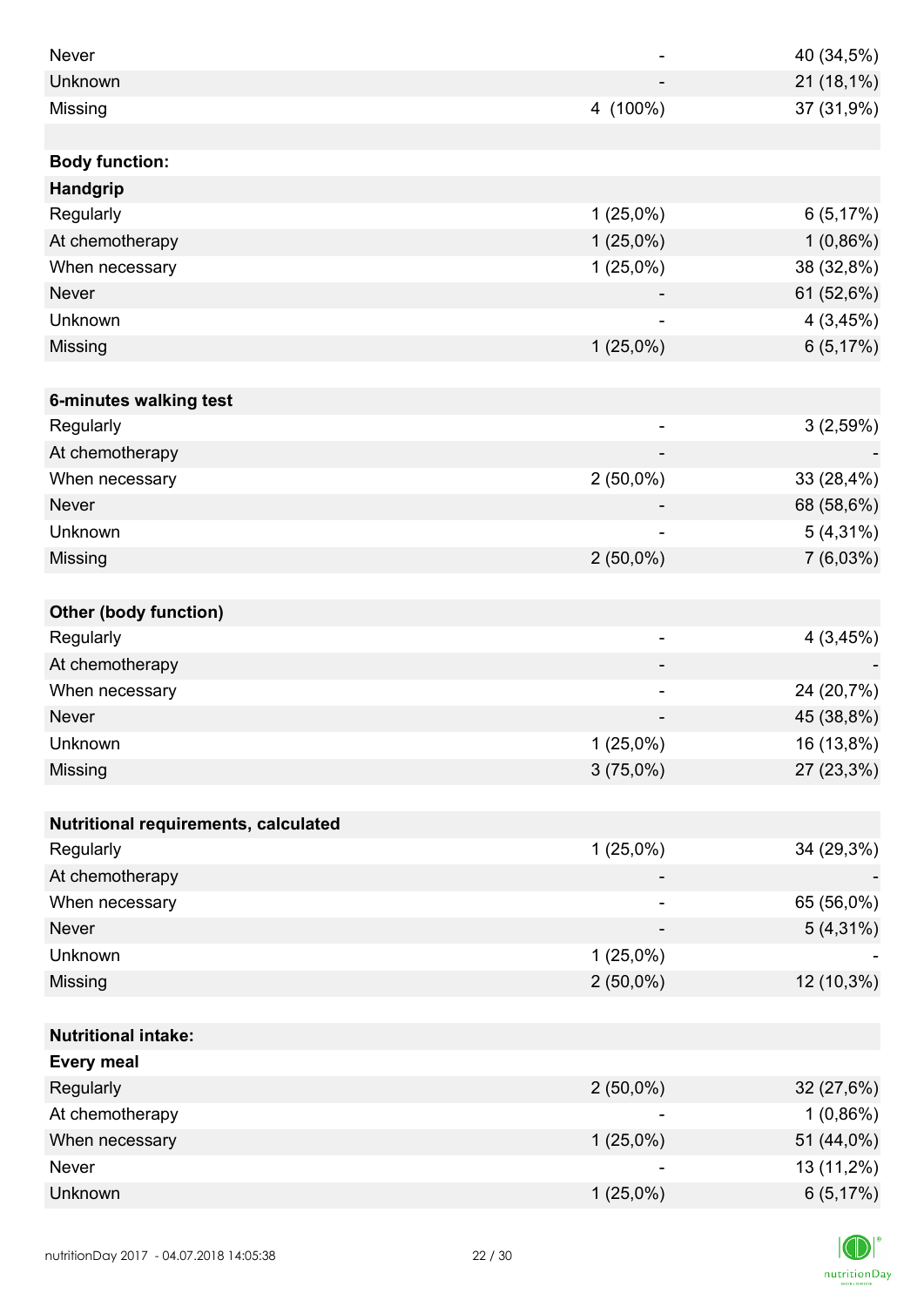| Missing                    |                          | 13 (11,2%)  |
|----------------------------|--------------------------|-------------|
|                            |                          |             |
| 1 meal per day             |                          |             |
| Regularly                  | $1(25,0\%)$              | 12 (10,3%)  |
| At chemotherapy            |                          | $1(0,86\%)$ |
| When necessary             |                          | 36 (31,0%)  |
| Never                      | $\overline{\phantom{a}}$ | 19 (16,4%)  |
| Unknown                    | $1(25,0\%)$              | 9(7,76%)    |
| Missing                    | $2(50,0\%)$              | 39 (33,6%)  |
|                            |                          |             |
| 2 meals per day            |                          |             |
| Regularly                  | $1(25,0\%)$              | 12 (10,3%)  |
| At chemotherapy            |                          |             |
| When necessary             |                          | 35 (30,2%)  |
| Never                      |                          | 20 (17,2%)  |
| Unknown                    |                          | 9(7,76%)    |
| Missing                    | 3(75,0%)                 | 40 (34,5%)  |
|                            |                          |             |
| 24h recall                 |                          |             |
| Regularly                  | $1(25,0\%)$              | 28 (24,1%)  |
| At chemotherapy            |                          | 2(1,72%)    |
| When necessary             | $1(25,0\%)$              | 41 (35,3%)  |
| Never                      |                          | 12 (10,3%)  |
| Unknown                    |                          | 7(6,03%)    |
| Missing                    | $2(50,0\%)$              | 26 (22,4%)  |
|                            |                          |             |
| Other (nutritional intake) |                          |             |
| Regularly                  |                          | 2(1,72%)    |
| At chemotherapy            |                          |             |
| When necessary             |                          | 17 (14,7%)  |
| Never                      |                          | 22 (19,0%)  |
| Unknown                    |                          | 18 (15,5%)  |
| Missing                    | 4 (100%)                 | 57 (49,1%)  |
|                            |                          |             |
| Questionnaire completed by |                          |             |
| Dietitian                  | $1(25,0\%)$              | 42 (36,2%)  |
| <b>Nurse</b>               | $1(25,0\%)$              | 29 (25,0%)  |
| Physician                  |                          | 39 (33,6%)  |
| Nutritional scientist      | $2(50,0\%)$              | $5(4,31\%)$ |
| Other                      |                          |             |
| Missing                    |                          | $1(0,86\%)$ |

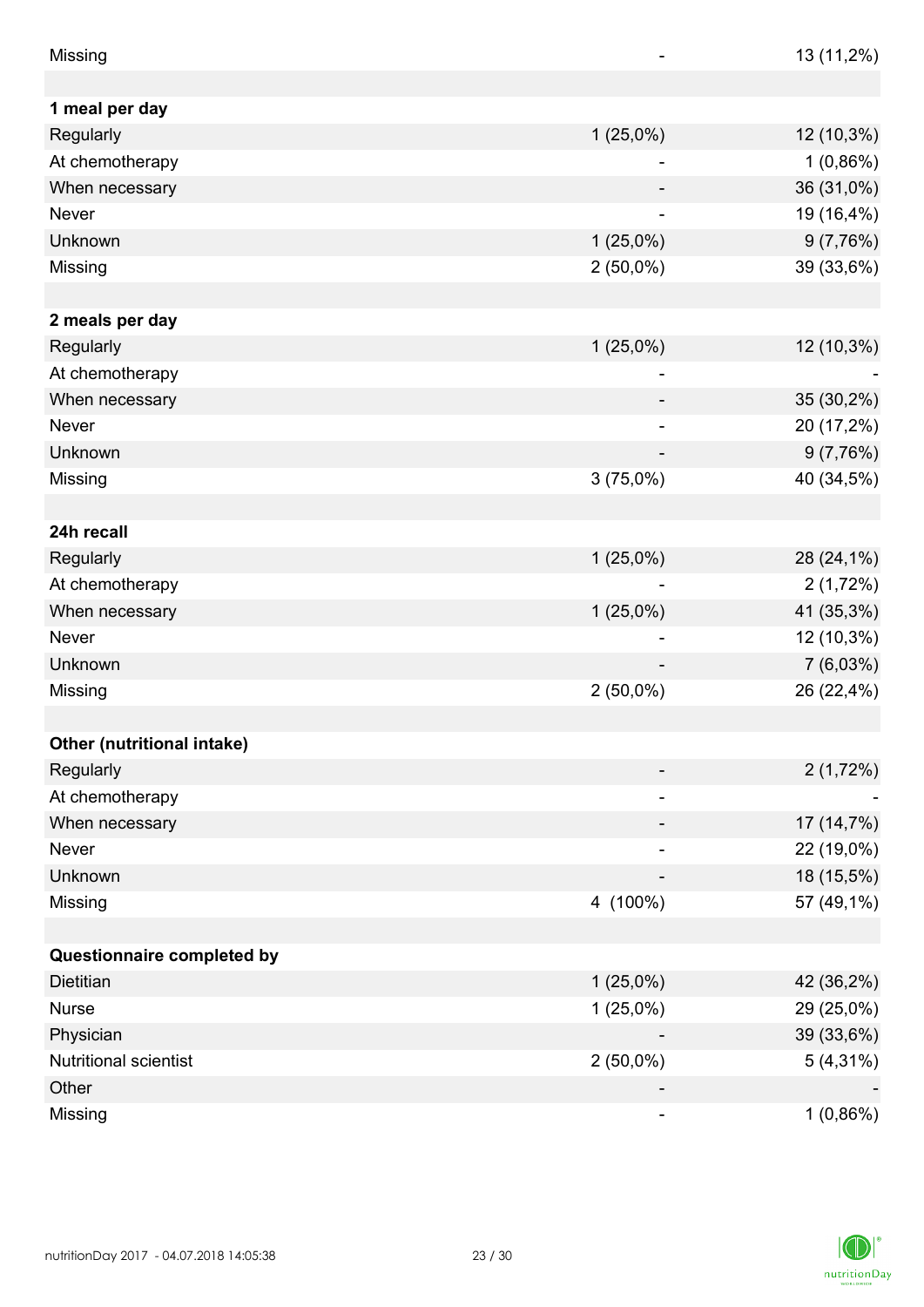| V. Oncology: Cancer patients - Diagnosis & therapy ("Sheet 2 onco") |                     |                          |
|---------------------------------------------------------------------|---------------------|--------------------------|
|                                                                     | <b>YOUR RESULTS</b> | <b>REFERENCE RESULTS</b> |
| Number of patients completing Sheet 2_onco:                         | 41                  | 1064                     |
| Demographic data:                                                   |                     |                          |
| Age (years)                                                         | 67 [32-83]          | 66 [18-96]               |
| Female gender                                                       | 23 (56,1%)          | 423 (39,8%)              |
| Weight (kg)                                                         | $78,2 \pm 16,4$     | $64,3 \pm 16,9$          |
| Height (cm)                                                         | $171,6 \pm 7,7$     | $165,4 \pm 9,8$          |
| BMI (kg/m2)                                                         | $26,5 \pm 5,0$      | $23,6 \pm 4,8$           |
| Outpatient (o)/Ward (w)                                             |                     |                          |
| Outpatient(o)                                                       |                     | 63 (5,92%)               |
| Ward (w)                                                            | 41 (100%)           | 997 (93,7%)              |
| Missing                                                             |                     | 4(0,38%)                 |
|                                                                     |                     |                          |
| <b>Goal of Therapy</b>                                              |                     |                          |
| Curative                                                            | 23 (56,1%)          | 606 (57,0%)              |
| Palliative                                                          | 18 (43,9%)          | 359 (33,7%)              |
| Terminal                                                            |                     | 74 (6,95%)               |
| Missing                                                             |                     | 25 (2,35%)               |
| <b>Reason for admission</b>                                         |                     |                          |
| Clinical diagnostics                                                | 2(4,88%)            | 109 (10,2%)              |
| Therapy                                                             | 22 (53,7%)          | 516 (48,5%)              |
| Surgery related                                                     | $9(22,0\%)$         | 225 (21,1%)              |
| <b>Treatment complications</b>                                      | $5(12,2\%)$         | 124 (11,7%)              |
| Poor health status                                                  | $3(7,32\%)$         | 139 (13,1%)              |
| Independent care difficult                                          |                     | 8(0,75%)                 |
| Missing                                                             |                     |                          |
|                                                                     |                     |                          |
| <b>Present cancer diagnosis</b>                                     |                     |                          |
| <b>Breast</b>                                                       | 6(14,6%)            | 59 (5,55%)               |
| Colon, rectum                                                       | $7(17,1\%)$         | 172 (16,2%)              |
| Prostate                                                            |                     | $31(2,91\%)$             |
| Lung                                                                | 2(4,88%)            | 86 (8,08%)               |
| Skin                                                                |                     | 8(0,75%)                 |
| Kidney/bladder                                                      | 2(4,88%)            | 31 (2,91%)               |
| Gastric/oesophageal                                                 | 2(4,88%)            | 152 (14,3%)              |
| Pancreas                                                            |                     | 69 (6,48%)               |
| Lymphoma                                                            | 6(14,6%)            | 102 (9,59%)              |
| Ears nose throat (ENT)                                              |                     | 51 (4,79%)               |
| Leukaemia                                                           | 4(9,76%)            | 77 (7,24%)               |
| Genital tract                                                       | 6(14,6%)            | 38 (3,57%)               |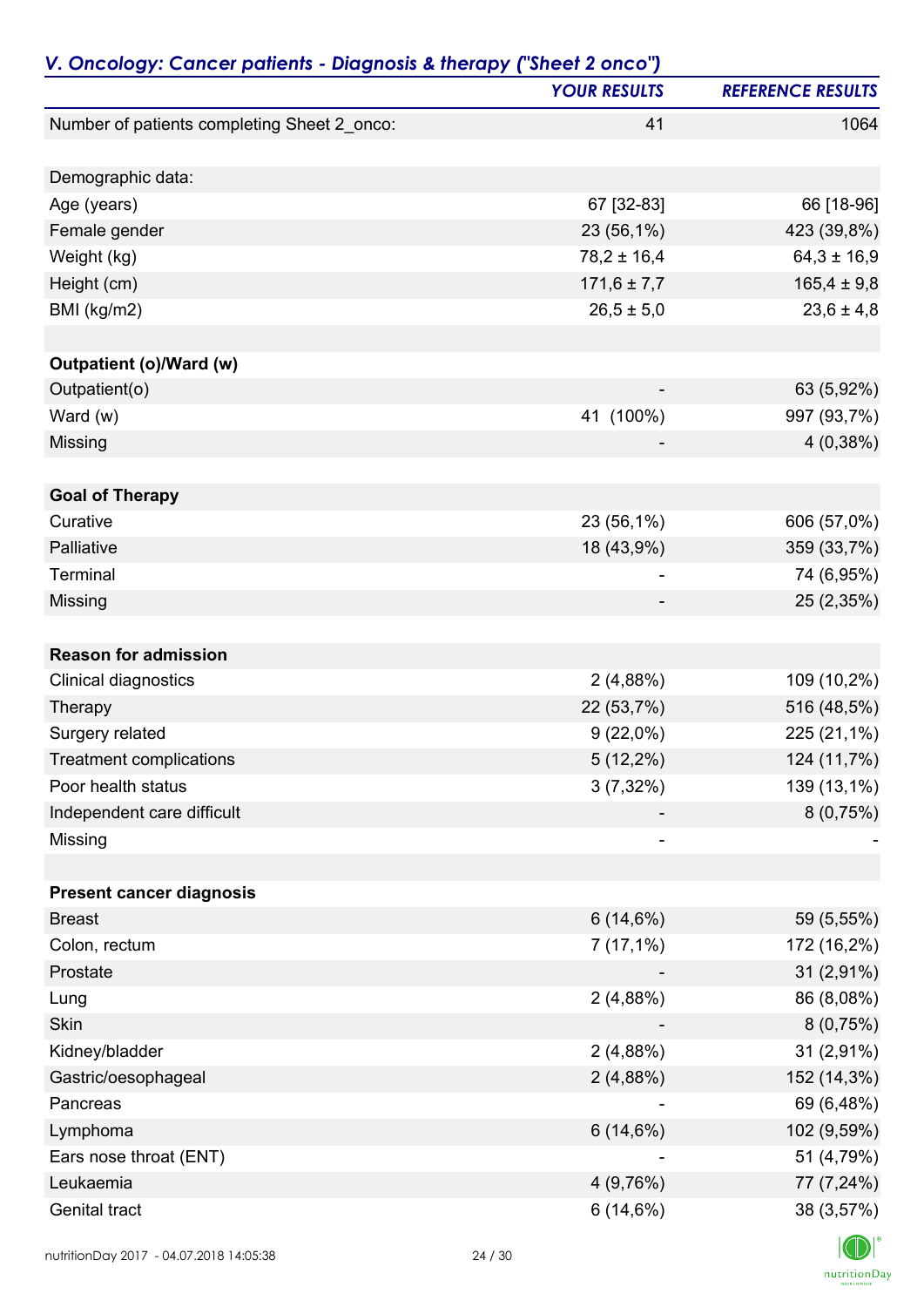| Liver                          | $1(2,44\%)$    | 106 (9,96%) |
|--------------------------------|----------------|-------------|
| Sarcoma                        |                | 11 (1,03%)  |
| <b>Brain</b>                   | $1(2,44\%)$    | 23 (2,16%)  |
| Testicular                     | $3(7,32\%)$    |             |
| Other                          | 2(4,88%)       | 85 (7,99%)  |
| Missing                        |                | 11 (1,03%)  |
|                                |                |             |
| <b>Time since diagnosis</b>    |                |             |
| 0-2 months                     | 14 (34,1%)     | 366 (34,4%) |
| 3-5 months                     | 6(14,6%)       | 184 (17,3%) |
| 6-12 months                    | $5(12,2\%)$    | 169 (15,9%) |
| 1-2 years                      | $5(12,2\%)$    | 147 (13,8%) |
| 2-4 years                      | 6(14,6%)       | 82 (7,71%)  |
| > 4 years                      | 4(9,76%)       | 94 (8,83%)  |
| Missing                        | 1(2,44%)       | 19 (1,79%)  |
|                                |                |             |
| <b>Cancer staging</b>          |                |             |
| 0=Carcinoma in situ            | $\overline{a}$ | 55 (5,17%)  |
| I=Localized                    | $8(19,5\%)$    | 244 (22,9%) |
| II=Early locally advanced      | 6(14,6%)       | 176 (16,5%) |
| III=Late locally advanced      | $3(7,32\%)$    | 176 (16,5%) |
| IV=Metastasised                | 14 (34,1%)     | 302 (28,4%) |
| Missing                        | 10 (24,4%)     | 111 (10,4%) |
|                                |                |             |
| Time since first therapy start |                |             |
| No therapy                     | 1(2,44%)       | 134 (12,6%) |
| Tumour staging/diagnosis       | $1(2,44\%)$    | 67 (6,30%)  |
| 0-2 months                     | $9(22,0\%)$    | 290 (27,3%) |
| 3-5 months                     | 2(4,88%)       | 145 (13,6%) |
| 6-12 months                    | 2(4,88%)       | 153 (14,4%) |
| 1-2 years                      | 4(9,76%)       | 114 (10,7%) |
| 2-4 years                      | 4 (9,76%)      | 64 (6,02%)  |
| > 4 years                      | $1(2,44\%)$    | 104 (9,77%) |
| Missing                        | $1(2,44\%)$    | 16 (1,50%)  |
|                                |                |             |
| <b>Therapy situation</b>       |                |             |
| Diagnosis                      | $1(2,44\%)$    | 109 (10,2%) |
| Chemotherapy 1st line          | 10 (24,4%)     | 191 (18,0%) |
| Chemotherapy > 1st line        | $5(12,2\%)$    | 173 (16,3%) |
| Radiotherapy                   | 6(14,6%)       | 70 (6,58%)  |
| Target therapy                 | $3(7,32\%)$    | 31 (2,91%)  |
| Hormone therapy                |                | 12 (1,13%)  |
| Palliative                     | 4(9,76%)       | 121 (11,4%) |
| Surgery                        | 8 (19,5%)      | 348 (32,7%) |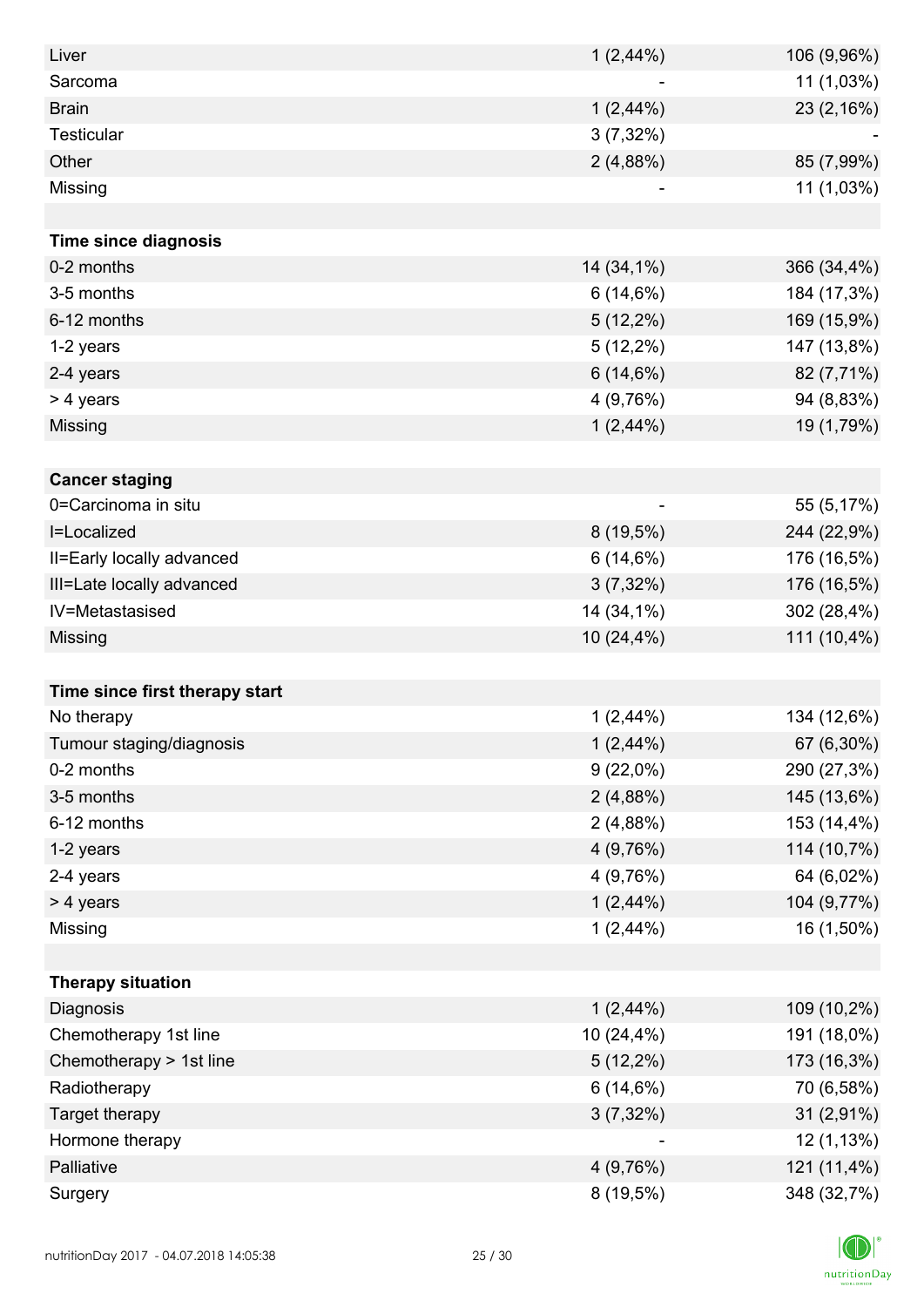| Cancer related complications                                                             | 2(4,88%)    | 67 (6,30%)  |
|------------------------------------------------------------------------------------------|-------------|-------------|
| Therapy related complications                                                            | 2(4,88%)    | 43 (4,04%)  |
| Missing                                                                                  |             | 13 (1,22%)  |
|                                                                                          |             |             |
| <b>Infections</b>                                                                        |             |             |
| None                                                                                     | 31 (75,6%)  | 808 (75,9%) |
| Local                                                                                    | $8(19,5\%)$ | 161 (15,1%) |
| General                                                                                  | 2(4,88%)    | 73 (6,86%)  |
| Missing                                                                                  |             | 22 (2,07%)  |
|                                                                                          |             |             |
| <b>Nutrition Treatment</b>                                                               |             |             |
| No special diet                                                                          | 17 (41,5%)  | 458 (43,0%) |
| Individualized diet plan                                                                 | 14 (34,1%)  | 305 (28,7%) |
| Energy rich/protein rich ONS                                                             | 10 (24,4%)  | 121 (11,4%) |
| Enteral nutrition (via NGT/PEG)                                                          | $1(2,44\%)$ | 65 (6,11%)  |
| Parenteral nutrition                                                                     |             | 136 (12,8%) |
| ONS enriched with special nutrients                                                      |             | 25 (2,35%)  |
| Special nutrients (EPA, branched chained amino acids,<br>glutamine, arginine, carnitine) |             | 13 (1,22%)  |
| Personal preferences                                                                     |             | 110 (10,3%) |
| Counselling                                                                              |             | 54 (5,08%)  |
| Other                                                                                    |             | 28 (2,63%)  |
| Missing                                                                                  |             |             |

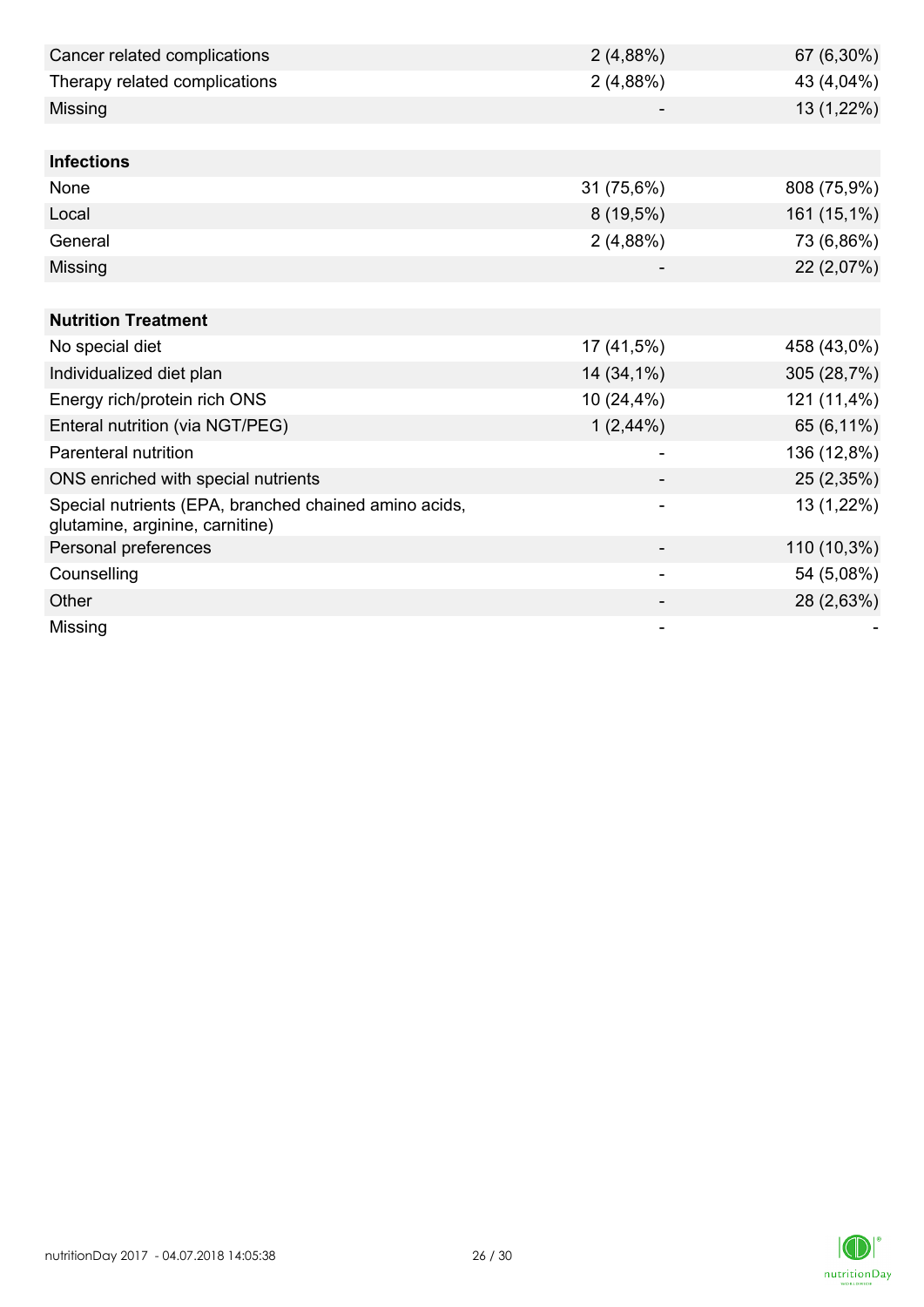|                                             | V. Oncology: Cancer patients - Appetite, food intake & quality of life ("Sheet 3 onco") |                          |  |
|---------------------------------------------|-----------------------------------------------------------------------------------------|--------------------------|--|
|                                             | <b>YOUR RESULTS</b>                                                                     | <b>REFERENCE RESULTS</b> |  |
| Number of patients completing Sheet 3_onco: | 40                                                                                      | 1056                     |  |
|                                             |                                                                                         |                          |  |
| Body weight prior to becoming ill           | 75 [56-125]                                                                             | 70 [22-180]              |  |
| Actual body weight                          | 76 [50-175]                                                                             | 63 [21-128]              |  |
| Change in weight was                        |                                                                                         |                          |  |
| Intentional                                 | $3(7,32\%)$                                                                             | 31 (2,91%)               |  |
| Unintentional                               | 20 (48,8%)                                                                              | 644 (60,5%)              |  |
| Weight is stable                            | 12 (29,3%)                                                                              | 180 (16,9%)              |  |
| Missing                                     | $1(2,44\%)$                                                                             | 31 (2,91%)               |  |
| During the last week                        |                                                                                         |                          |  |
| Patients who have had pain:                 |                                                                                         |                          |  |
| Not at all                                  | 12 (29,3%)                                                                              | 366 (34,4%)              |  |
| A little                                    | 12 (29,3%)                                                                              | 294 (27,6%)              |  |
| Quite a bit                                 | 6(14,6%)                                                                                | 192 (18,0%)              |  |
| Very much                                   | 8 (19,5%)                                                                               | 108 (10,2%)              |  |
| Missing                                     | $3(7,32\%)$                                                                             | 90 (8,46%)               |  |
| Patients who needed a rest:                 |                                                                                         |                          |  |
| Not at all                                  | $5(12,2\%)$                                                                             | 261 (24,5%)              |  |
| A little                                    | 13 (31,7%)                                                                              | 311 (29,2%)              |  |
| Quite a bit                                 | 10 (24,4%)                                                                              | 243 (22,8%)              |  |
| Very much                                   | $9(22,0\%)$                                                                             | 131 (12,3%)              |  |
| Missing                                     | 4 (9,76%)                                                                               | 98 (9,21%)               |  |
| Patients who felt weak:                     |                                                                                         |                          |  |
| Not at all                                  | 11 (26,8%)                                                                              | 255 (24,0%)              |  |
| A little                                    | 12 (29,3%)                                                                              | 297 (27,9%)              |  |
| Quite a bit                                 | $5(12,2\%)$                                                                             | 260 (24,4%)              |  |
| Very much                                   | 10 (24,4%)                                                                              | 142 (13,3%)              |  |
| Missing                                     | $3(7,32\%)$                                                                             | 95 (8,93%)               |  |
| Patients who felt depressed:                |                                                                                         |                          |  |
| Not at all                                  | 25 (61,0%)                                                                              | 382 (35,9%)              |  |
| A little                                    | $8(19,5\%)$                                                                             | 337 (31,7%)              |  |
| Quite a bit                                 | $3(7,32\%)$                                                                             | 148 (13,9%)              |  |
| Very much                                   | 2(4,88%)                                                                                | 80 (7,52%)               |  |
| Missing                                     | $3(7,32\%)$                                                                             | 92 (8,65%)               |  |

#### **Patients who were tired:**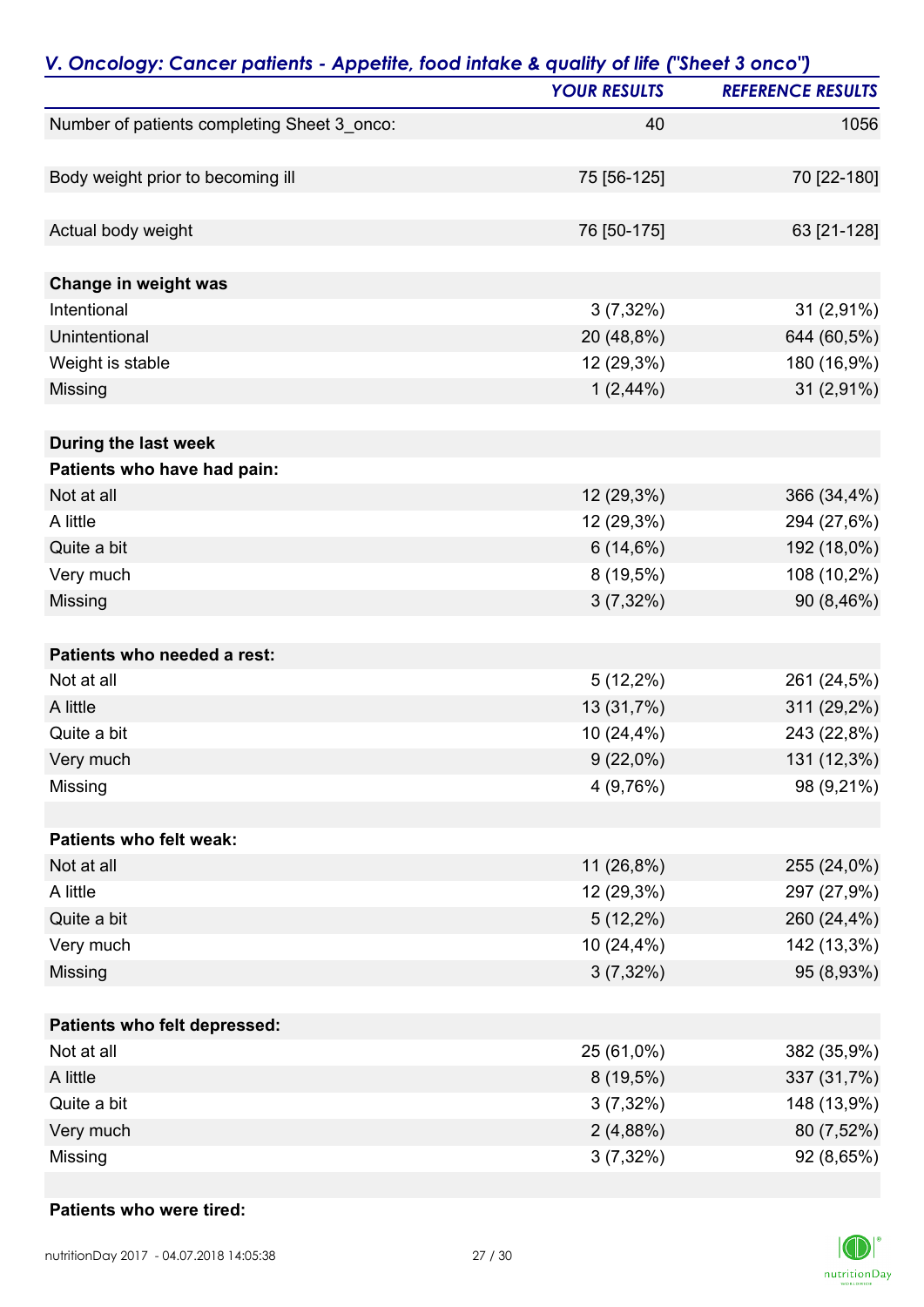| Not at all                                                  | 4(9,76%)    | 272 (25,6%) |
|-------------------------------------------------------------|-------------|-------------|
| A little                                                    | 12 (29,3%)  | 317 (29,8%) |
| Quite a bit                                                 | 11 (26,8%)  | 240 (22,6%) |
| Very much                                                   | 11 (26,8%)  | 124 (11,7%) |
| Missing                                                     | $3(7,32\%)$ | 92 (8,65%)  |
|                                                             |             |             |
| Patients whose pain interfered with their daily activities: |             |             |
| Not at all                                                  | $9(22,0\%)$ | 412 (38,7%) |
| A little                                                    | 6(14,6%)    | 250 (23,5%) |
| Quite a bit                                                 | 10 (24,4%)  | 168 (15,8%) |
| Very much                                                   | 11 (26,8%)  | 114 (10,7%) |
| Missing                                                     | $3(7,32\%)$ | 97 (9,12%)  |
|                                                             |             |             |
| Patients who lacked appetite:                               |             |             |
| Not at all                                                  | 17 (41,5%)  | 386 (36,3%) |
| A little                                                    | 14 (34,1%)  | 270 (25,4%) |
| Quite a bit                                                 | $3(7,32\%)$ | 171 (16,1%) |
| Very much                                                   | 4(9,76%)    | 119 (11,2%) |
| Missing                                                     | $3(7,32\%)$ | 98 (9,21%)  |
|                                                             |             |             |
| <b>Just now</b>                                             |             |             |
| Patients who have pain:                                     |             |             |
| Not at all                                                  | 17 (41,5%)  | 411 (38,6%) |
| A little                                                    | 14 (34,1%)  | 337 (31,7%) |
| Quite a bit                                                 | $5(12,2\%)$ | 150 (14,1%) |
| Very much                                                   | 2(4,88%)    | 48 (4,51%)  |
| Missing                                                     | $3(7,32\%)$ | 101 (9,49%) |
|                                                             |             |             |
| Patients who need a rest:                                   |             |             |
| Not at all                                                  | $7(17,1\%)$ | 225 (21,1%) |
| A little                                                    | 12 (29,3%)  | 351 (33,0%) |
| Quite a bit                                                 | 13 (31,7%)  | 263 (24,7%) |
| Very much                                                   | 6(14,6%)    | 102 (9,59%) |
| Missing                                                     | $3(7,32\%)$ | 100 (9,40%) |
|                                                             |             |             |
| <b>Patients who feel weak:</b>                              |             |             |
| Not at all                                                  | 10 (24,4%)  | 242 (22,7%) |
| A little                                                    | 14 (34,1%)  | 337 (31,7%) |
| Quite a bit                                                 | $8(19,5\%)$ | 257 (24,2%) |
| Very much                                                   | 6(14,6%)    | 105 (9,87%) |
| Missing                                                     | $3(7,32\%)$ | 101 (9,49%) |
|                                                             |             |             |
| Patients who are depressed:                                 |             |             |
| Not at all                                                  | 28 (68,3%)  | 413 (38,8%) |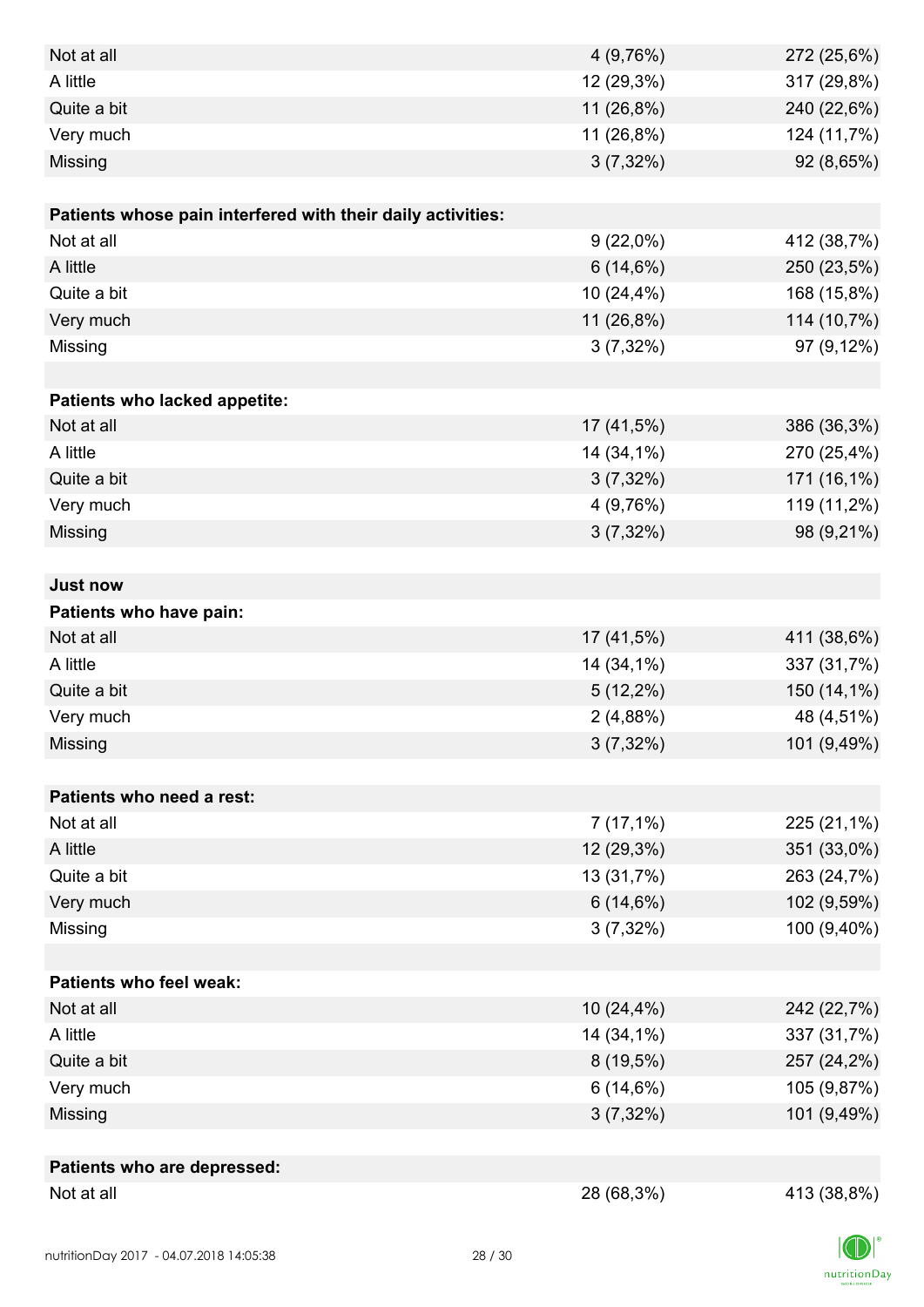| A little                                                    | $8(19,5\%)$ | 338 (31,8%) |
|-------------------------------------------------------------|-------------|-------------|
| Quite a bit                                                 | 2(4,88%)    | 145 (13,6%) |
| Very much                                                   |             | 47 (4,42%)  |
| Missing                                                     | $3(7,32\%)$ | 99 (9,30%)  |
|                                                             |             |             |
| Patients who are tired:                                     |             |             |
| Not at all                                                  | 10 (24,4%)  | 253 (23,8%) |
| A little                                                    | 14 (34,1%)  | 372 (35,0%) |
| Quite a bit                                                 | $9(22,0\%)$ | 230 (21,6%) |
| Very much                                                   | $5(12,2\%)$ | 88 (8,27%)  |
| Missing                                                     | $3(7,32\%)$ | 98 (9,21%)  |
|                                                             |             |             |
| Patients whose pain interferes with their daily activities: |             |             |
| Not at all                                                  | 16 (39,0%)  | 378 (35,5%) |
| A little                                                    | $7(17,1\%)$ | 285 (26,8%) |
| Quite a bit                                                 | $7(17,1\%)$ | 185 (17,4%) |
| Very much                                                   | $8(19,5\%)$ | 84 (7,89%)  |
| Missing                                                     | $3(7,32\%)$ | 103 (9,68%) |
|                                                             |             |             |
| Patients who lack appetite:                                 |             |             |
| Not at all                                                  | 21 (51,2%)  | 359 (33,7%) |
| A little                                                    | 10 (24,4%)  | 301 (28,3%) |
| Quite a bit                                                 | $5(12,2\%)$ | 180 (16,9%) |
| Very much                                                   | 2(4,88%)    | 98 (9,21%)  |
| Missing                                                     | $3(7,32\%)$ | 102 (9,59%) |
|                                                             |             |             |
| Reasons for change in appetite/food intake                  |             |             |
| Nausea/Vomiting                                             | 4 (9,76%)   | 161 (15,1%) |
| Inflammation in mouth                                       | 2(4,88%)    | 57 (5,36%)  |
| Pain                                                        | $3(7,32\%)$ | 120 (11,3%) |
| Constipation                                                | 2(4,88%)    | 69 (6,48%)  |
| Diarrhea                                                    | 2(4,88%)    | 44 (4,14%)  |
| Change in taste/smell                                       | 11 (26,8%)  | 108 (10,2%) |
| Early satiation/Loss of appetite                            | 10 (24,4%)  | 252 (23,7%) |
| Other                                                       |             | 201 (18,9%) |
| Missing                                                     | 2(4,88%)    | 51 (4,79%)  |
|                                                             |             |             |
| Maximum activity performed by patients                      |             |             |
| Able to do sports                                           |             | 46 (4,32%)  |
| Fully active                                                | $1(2,44\%)$ | 141 (13,3%) |
| Able to carry out light activities                          | 15 (36,6%)  | 210 (19,7%) |
| Able to carry out self care                                 | 12 (29,3%)  | 236 (22,2%) |
| Able to carry out limited self care                         | $5(12,2\%)$ | 156 (14,7%) |
| Confined to bed or chair                                    | $5(12,2\%)$ | 156 (14,7%) |